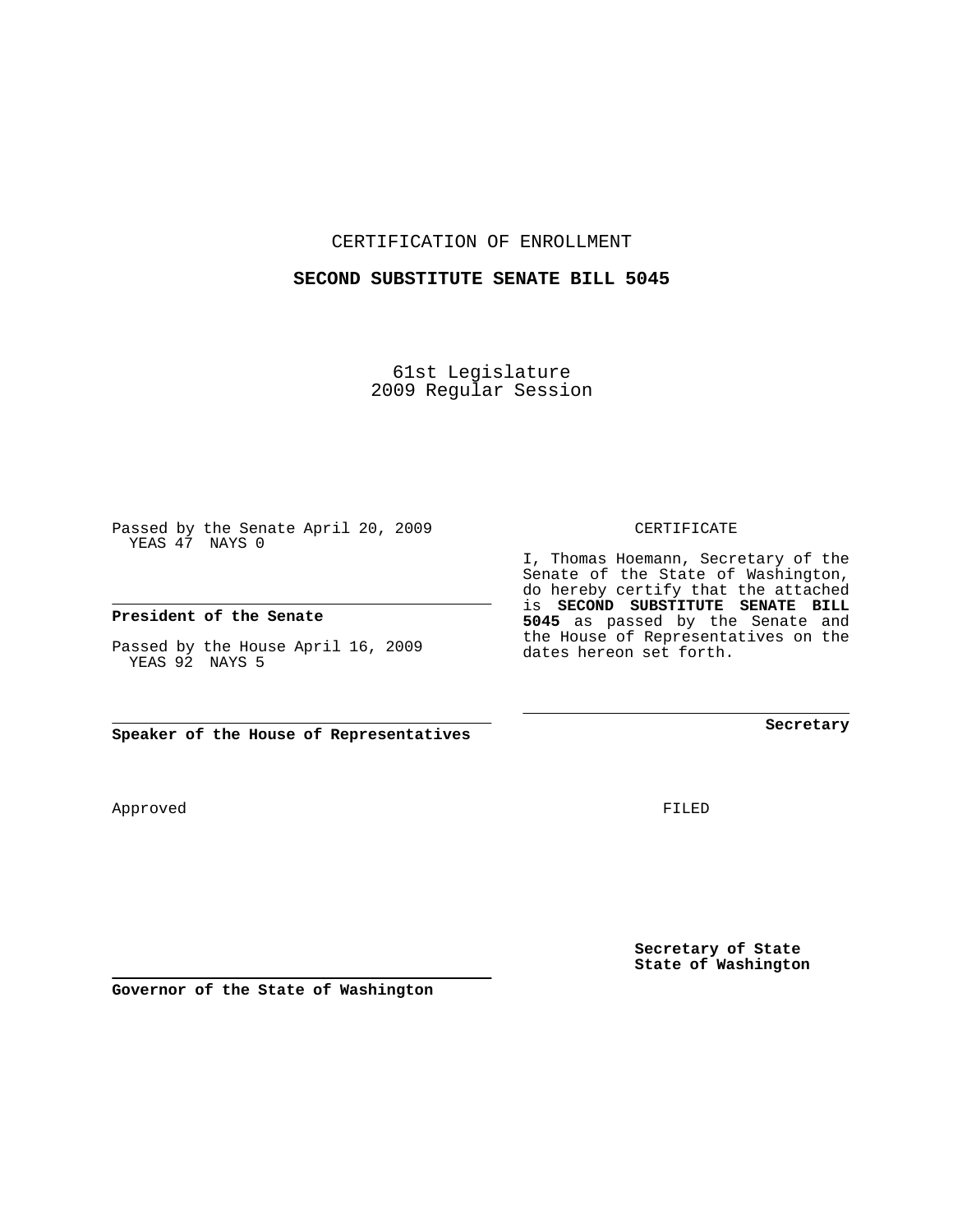## **SECOND SUBSTITUTE SENATE BILL 5045** \_\_\_\_\_\_\_\_\_\_\_\_\_\_\_\_\_\_\_\_\_\_\_\_\_\_\_\_\_\_\_\_\_\_\_\_\_\_\_\_\_\_\_\_\_

\_\_\_\_\_\_\_\_\_\_\_\_\_\_\_\_\_\_\_\_\_\_\_\_\_\_\_\_\_\_\_\_\_\_\_\_\_\_\_\_\_\_\_\_\_

## AS AMENDED BY THE HOUSE

Passed Legislature - 2009 Regular Session

## **State of Washington 61st Legislature 2009 Regular Session**

**By** Senate Ways & Means (originally sponsored by Senators Kilmer, Zarelli, Brown, Kauffman, Shin, Marr, King, Regala, Rockefeller, Haugen, Berkey, Eide, Kastama, Jarrett, Pridemore, McAuliffe, and Ranker)

READ FIRST TIME 03/02/09.

 1 AN ACT Relating to community revitalization financing; adding new 2 sections to chapter 82.14 RCW; adding a new section to chapter 82.32 3 RCW; and adding a new chapter to Title 39 RCW.

4 BE IT ENACTED BY THE LEGISLATURE OF THE STATE OF WASHINGTON:

## 5 **PART I**

## 6 **LOCAL REVITALIZATION FINANCING--GENERAL PROVISIONS**

 7 NEW SECTION. **Sec. 101.** The legislature recognizes that the state 8 as a whole benefits from investment in public infrastructure because it 9 promotes community and economic development. Public investment 10 stimulates business activity and helps create jobs, stimulates the 11 redevelopment of brownfields and blighted areas in the inner city, 12 lowers the cost of housing, and promotes efficient land use. The 13 legislature finds that these activities generate revenue for the state 14 and that it is in the public interest to invest in these projects 15 through a credit against the state sales and use tax to those local 16 governments that can demonstrate the expected returns to the state.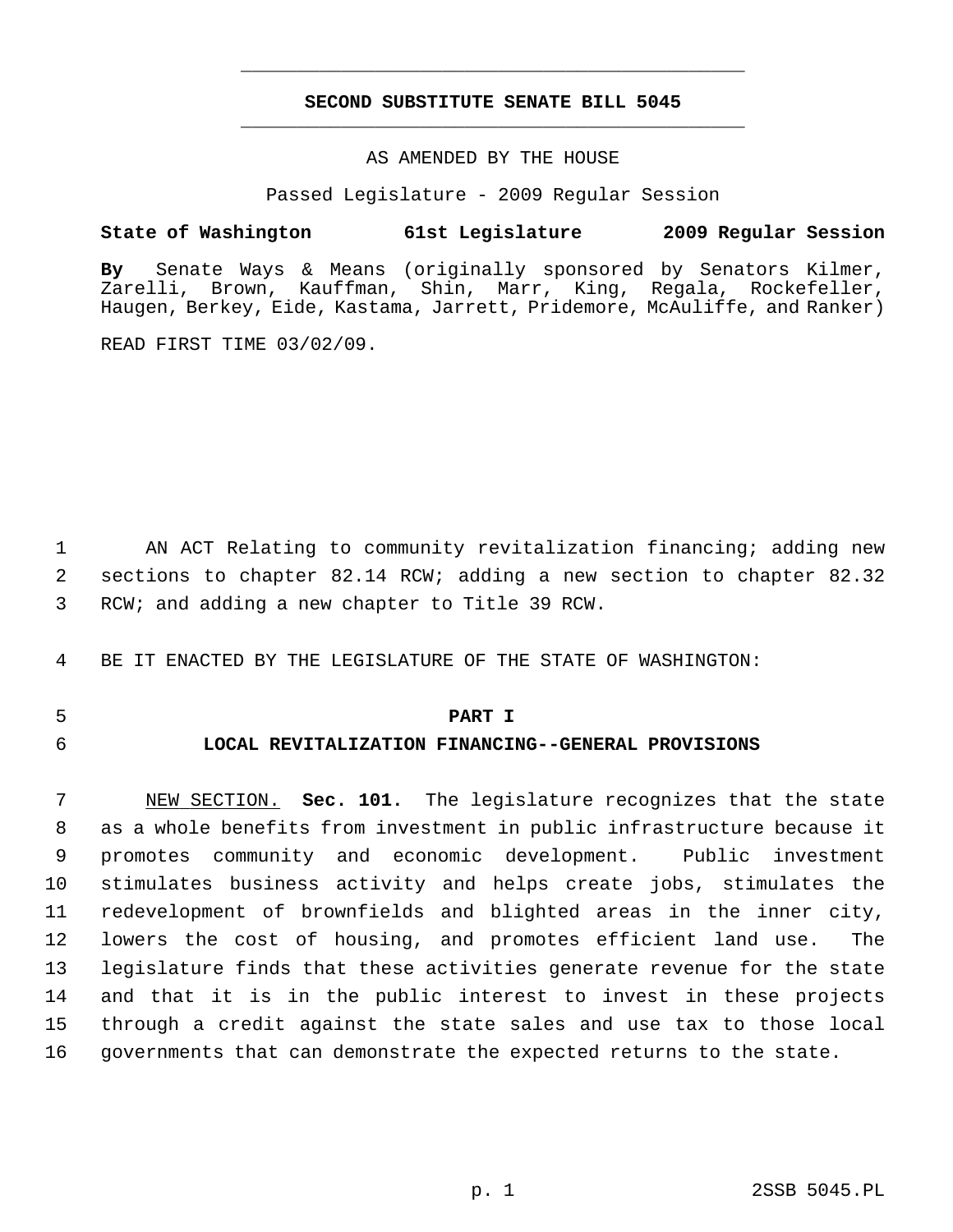1 NEW SECTION. **Sec. 102.** DEFINITIONS. The definitions in this 2 section apply throughout this chapter unless the context clearly 3 requires otherwise.

 4 (1) "Annual state contribution limit" means two million five 5 hundred thousand dollars statewide per fiscal year and the additional 6 amounts designated for demonstration projects in section 402 of this 7 act.

 8 (2) "Assessed value" means the valuation of taxable real property 9 as placed on the last completed assessment roll.

10 (3) "Department" means the department of revenue.

11 (4) "Fiscal year" means the twelve-month period beginning July 1st 12 and ending the following June 30th.

13 (5) "Local government" means any city, town, county, and port 14 district.

15 (6) "Local property tax allocation revenue" means those tax 16 revenues derived from the receipt of regular property taxes levied on 17 the property tax allocation revenue value and used for local 18 revitalization financing.

19 (7) "Local revitalization financing" means the use of revenues from 20 local public sources, dedicated to pay the principal and interest on 21 bonds authorized under section 701 of this act and public improvement 22 costs within the revitalization area on a pay-as-you-go basis, and 23 revenues received from the local option sales and use tax authorized in 24 section 601 of this act, dedicated to pay the principal and interest on 25 bonds authorized under section 701 of this act.

26 (8) "Local sales and use tax increment" means the estimated annual 27 increase in local sales and use taxes as determined by the local 28 government in the calendar years following the approval of the 29 revitalization area by the department from taxable activity within the 30 revitalization area.

31 (9) "Local sales and use taxes" means local revenues derived from 32 the imposition of sales and use taxes authorized in RCW 82.14.030.

33 (10) "Ordinance" means any appropriate method of taking legislative 34 action by a local government.

35 (11) "Participating local government" means a local government 36 having a revitalization area within its geographic boundaries that has 37 taken action as provided in section 107(1) of this act to allow the use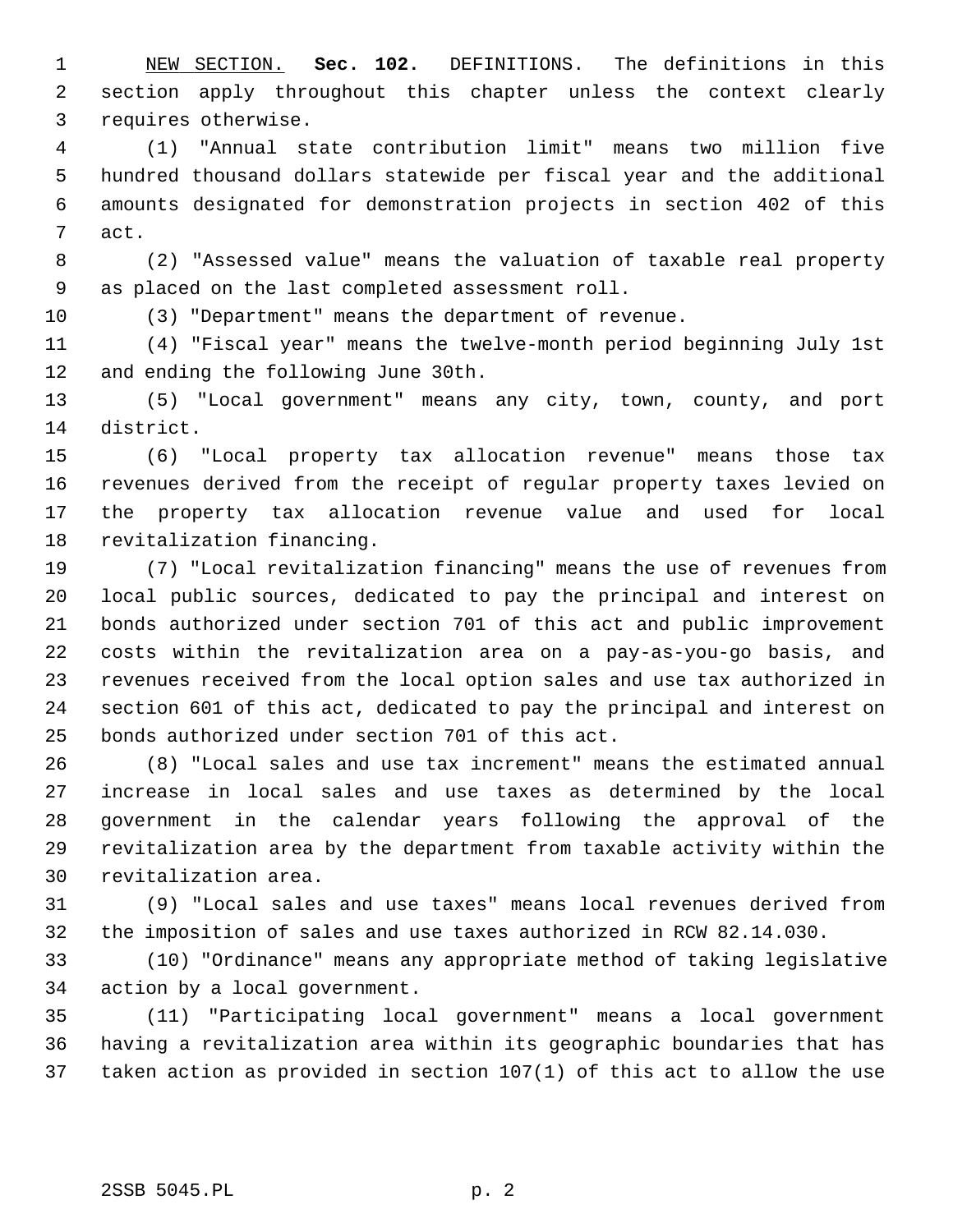1 of all or some of its local sales and use tax increment or other 2 revenues from local public sources dedicated for local revitalization 3 financing.

 4 (12) "Participating taxing district" means a local government 5 having a revitalization area within its geographic boundaries that has 6 not taken action as provided in section 106(2) of this act.

 7 (13) "Property tax allocation revenue base value" means the 8 assessed value of real property located within a revitalization area, 9 less the property tax allocation revenue value.

10 (14)(a)(i) "Property tax allocation revenue value" means seventy-11 five percent of any increase in the assessed value of real property in 12 a revitalization area resulting from:

13 (A) The placement of new construction, improvements to property, or 14 both, on the assessment roll, where the new construction and 15 improvements are initiated after the revitalization area is approved by 16 the department;

17 (B) The cost of new housing construction, conversion, and 18 rehabilitation improvements, when the cost is treated as new 19 construction for purposes of chapter 84.55 RCW as provided in RCW 20 84.14.020, and the new housing construction, conversion, and 21 rehabilitation improvements are initiated after the revitalization area 22 is approved by the department;

23 (C) The cost of rehabilitation of historic property, when the cost 24 is treated as new construction for purposes of chapter 84.55 RCW as 25 provided in RCW 84.26.070, and the rehabilitation is initiated after 26 the revitalization area is approved by the department.

27 (ii) Increases in the assessed value of real property in a 28 revitalization area resulting from (a)(i)(A) through (C) of this 29 subsection are included in the property tax allocation revenue value in 30 the initial year. These same amounts are also included in the property 31 tax allocation revenue value in subsequent years unless the property 32 becomes exempt from property taxation.

33 (b) "Property tax allocation revenue value" includes seventy-five 34 percent of any increase in the assessed value of new construction 35 consisting of an entire building in the years following the initial 36 year, unless the building becomes exempt from property taxation.

37 (c) Except as provided in (b) of this subsection, "property tax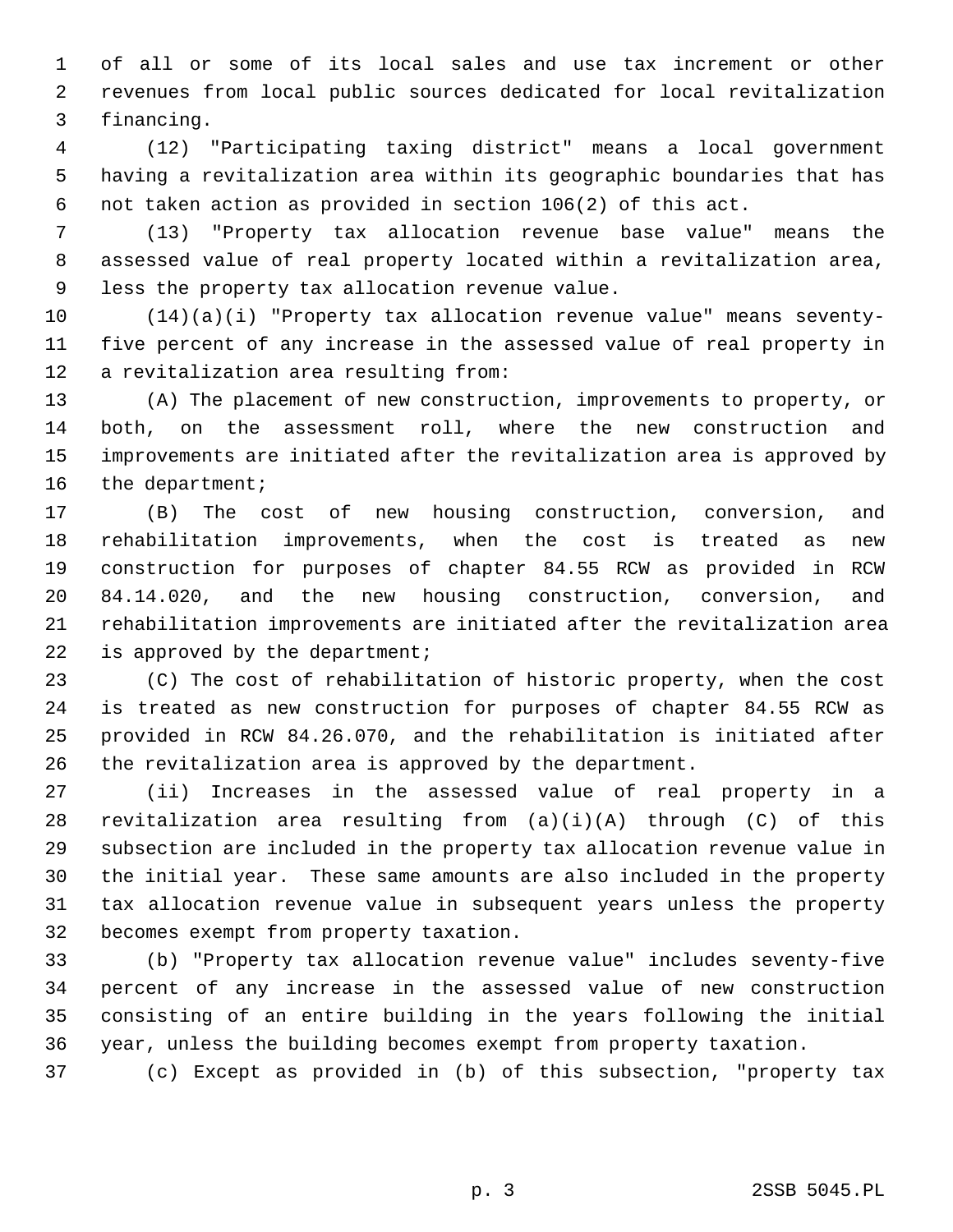1 allocation revenue value" does not include any increase in the assessed 2 value of real property after the initial year.

 3 (d) There is no property tax allocation revenue value if the 4 assessed value of real property in a revitalization area has not 5 increased as a result of any of the reasons specified in  $(a)(i)(A)$ 6 through (C) of this subsection.

7 (e) For purposes of this subsection, "initial year" means:

 8 (i) For new construction and improvements to property added to the 9 assessment roll, the year during which the new construction and 10 improvements are initially placed on the assessment roll;

11 (ii) For the cost of new housing construction, conversion, and 12 rehabilitation improvements, when the cost is treated as new 13 construction for purposes of chapter 84.55 RCW, the year when the cost 14 is treated as new construction for purposes of levying taxes for 15 collection in the following year; and

16 (iii) For the cost of rehabilitation of historic property, when the 17 cost is treated as new construction for purposes of chapter 84.55 RCW, 18 the year when such cost is treated as new construction for purposes of 19 levying taxes for collection in the following year.

20 (15) "Public improvement costs" means the costs of:

21 (a) Design, planning, acquisition, including land acquisition, site 22 preparation including land clearing, construction, reconstruction, 23 rehabilitation, improvement, and installation of public improvements;

24 (b) Demolishing, relocating, maintaining, and operating property 25 pending construction of public improvements;

26 (c) Relocating utilities as a result of public improvements;

27 (d) Financing public improvements, including interest during 28 construction, legal and other professional services, taxes, insurance, 29 principal and interest costs on general indebtedness issued to finance 30 public improvements, and any necessary reserves for general 31 indebtedness; and

32 (e) Administrative expenses and feasibility studies reasonably 33 necessary and related to these costs, including related costs that may 34 have been incurred before adoption of the ordinance authorizing the 35 public improvements and the use of local revitalization financing to 36 fund the costs of the public improvements.

37 (16) "Public improvements" means: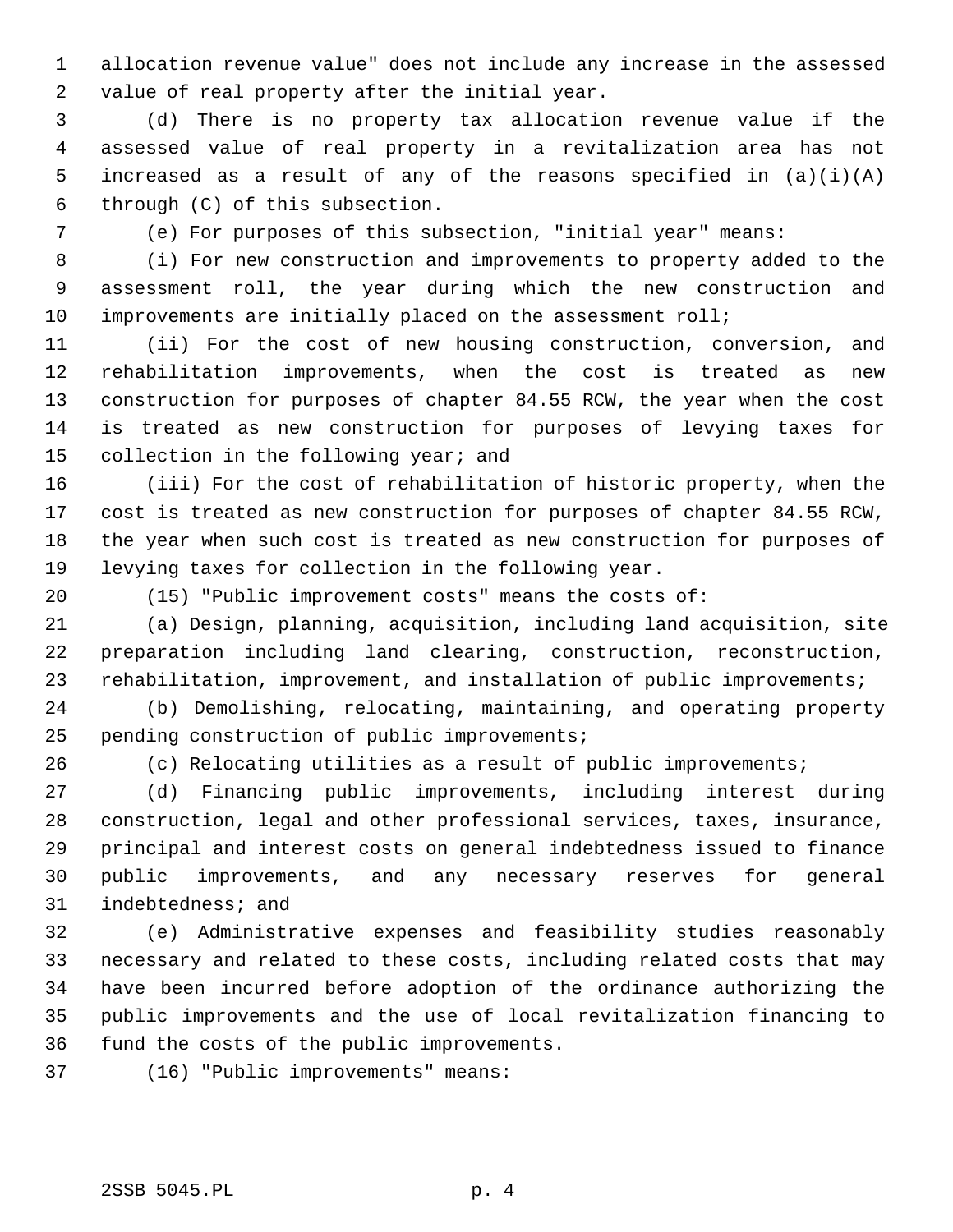- 1 (a) Infrastructure improvements within the revitalization area that 2 include:
- 3 (i) Street, road, bridge, and rail construction and maintenance;
- 4 (ii) Water and sewer system construction and improvements;
- 5 (iii) Sidewalks, streetlights, landscaping, and streetscaping;
- 6 (iv) Parking, terminal, and dock facilities;

7 (v) Park and ride facilities of a transit authority;

 8 (vi) Park facilities, recreational areas, and environmental 9 remediation;

10 (vii) Storm water and drainage management systems;

11 (viii) Electric, gas, fiber, and other utility infrastructures; and

12 (b) Expenditures for any of the following purposes:

13 (i) Providing environmental analysis, professional management, 14 planning, and promotion within the revitalization area, including the 15 management and promotion of retail trade activities in the 16 revitalization area;

17 (ii) Providing maintenance and security for common or public areas 18 in the revitalization area; or

19 (iii) Historic preservation activities authorized under RCW 20 35.21.395.

21 (17) "Real property" has the same meaning as in RCW 84.04.090 and 22 also includes any privately owned improvements located on publicly 23 owned land that are subject to property taxation.

24 (18) "Regular property taxes" means regular property taxes as 25 defined in RCW 84.04.140, except: (a) Regular property taxes levied by 26 public utility districts specifically for the purpose of making 27 required payments of principal and interest on general indebtedness; 28 (b) regular property taxes levied by the state for the support of 29 common schools under RCW 84.52.065; and (c) regular property taxes 30 authorized by RCW 84.55.050 that are limited to a specific purpose. 31 "Regular property taxes" do not include excess property tax levies that 32 are exempt from the aggregate limits for junior and senior taxing 33 districts as provided in RCW 84.52.043.

34 (19)(a) "Revenues from local public sources" means:

35 (i) The local sales and use tax amounts received as a result of 36 interlocal agreement, local sales and use tax amounts from sponsoring 37 local governments based on its local sales and use tax increment, and 38 local property tax allocation revenues, which are dedicated by a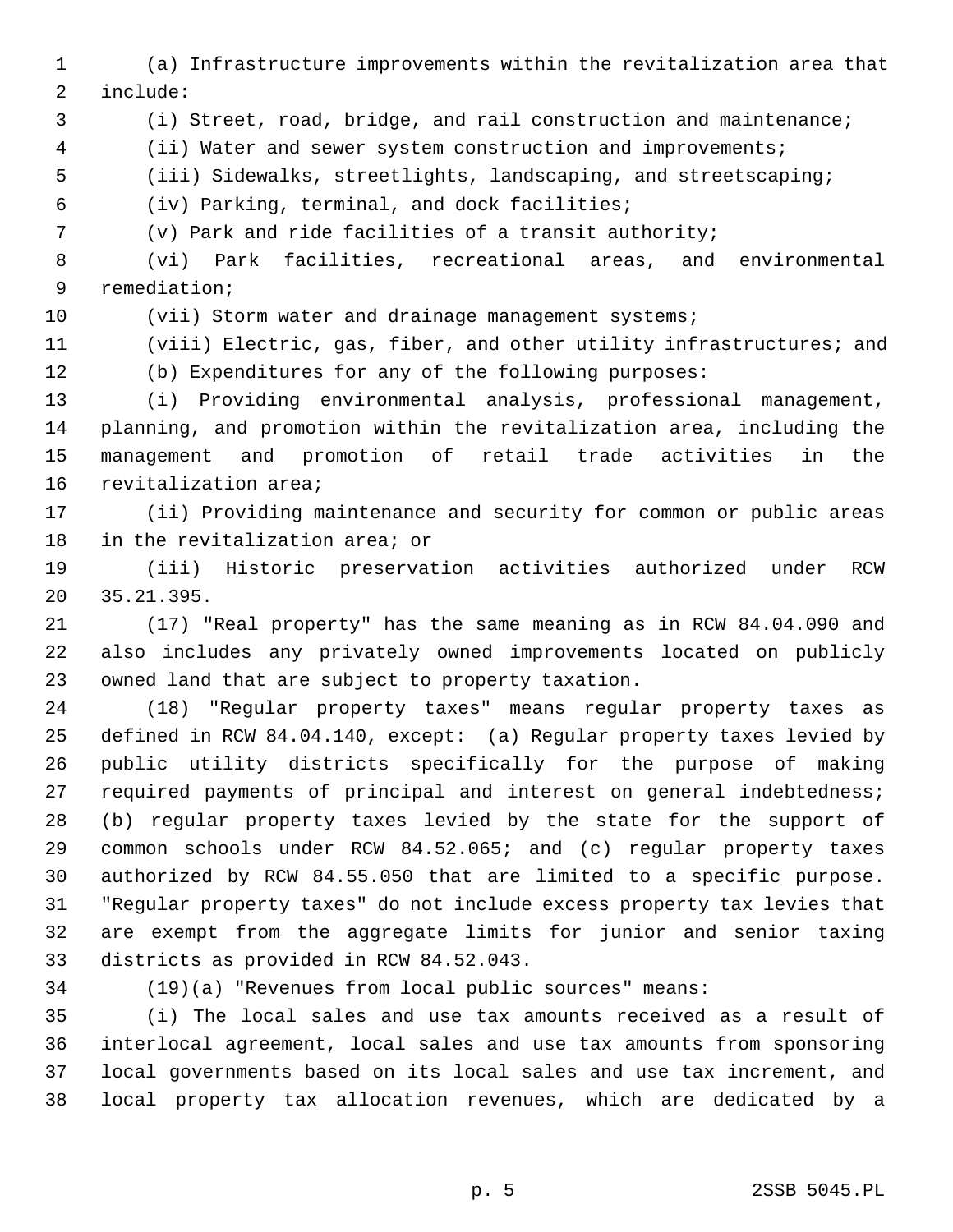1 sponsoring local government, participating local governments, and 2 participating taxing districts, for payment of bonds under section 701 3 of this act or public improvement costs within the revitalization area 4 on a pay-as-you-go basis; and

 5 (ii) Any other local revenues, except as provided in (b) of this 6 subsection, including revenues derived from federal and private 7 sources, which are dedicated for the payment of bonds under section 701 8 of this act or public improvement costs within the revitalization area 9 on a pay-as-you-go basis.

10 (b) Revenues from local public sources do not include any local 11 funds derived from state grants, state loans, or any other state moneys 12 including any local sales and use taxes credited against the state 13 sales and use taxes imposed under chapter 82.08 or 82.12 RCW.

14 (20) "Revitalization area" means the geographic area adopted by a 15 sponsoring local government and approved by the department, from which 16 local sales and use tax increments are estimated and property tax 17 allocation revenues are derived for local revitalization financing.

18 (21) "Sponsoring local government" means a city, town, county, or 19 any combination thereof, that adopts a revitalization area.

20 (22) "State contribution" means the lesser of:

21 (a) Five hundred thousand dollars;

22 (b) The project award amount approved by the department as provided 23 in section 401 or 402 of this act; or

24 (c) The total amount of revenues from local public sources 25 dedicated in the preceding calendar year to the payment of principal 26 and interest on bonds issued under section 701 of this act and public 27 improvement costs within the revitalization area on a pay-as-you-go 28 basis. Revenues from local public sources dedicated in the preceding 29 calendar year that are in excess of the project award may be carried 30 forward and used in later years for the purpose of this subsection 31 (22)(c).

32 (23) "State property tax increment" means the estimated amount of 33 annual tax revenues estimated to be received by the state from the 34 imposition of property taxes levied by the state for the support of 35 common schools under RCW 84.52.065 on the property tax allocation 36 revenue value, as determined by the sponsoring local government in an 37 application under section 401 of this act and updated periodically as 38 required in section 501 of this act.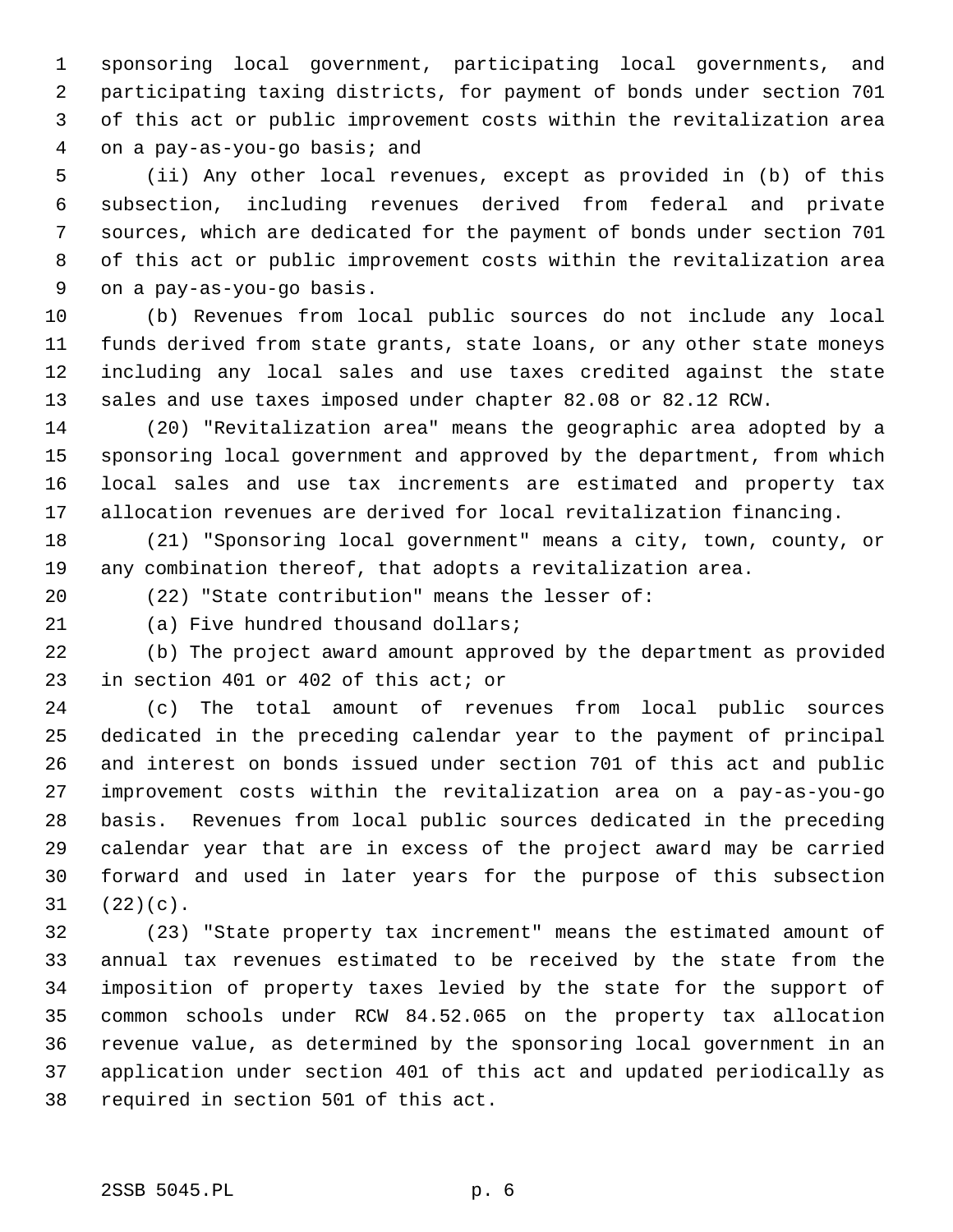1 (24) "State sales and use tax increment" means the estimated amount 2 of annual increase in state sales and use taxes to be received by the 3 state from taxable activity within the revitalization area in the years 4 following the approval of the revitalization area by the department as 5 determined by the sponsoring local government in an application under 6 section 401 of this act and updated periodically as required in section 7 501 of this act.

 8 (25) "State sales and use taxes" means state retail sales and use 9 taxes under RCW 82.08.020(1) and 82.12.020 at the rate provided in RCW 10 82.08.020(1), less the amount of tax distributions from all local 11 retail sales and use taxes, other than the local sales and use taxes 12 authorized by section 601 of this act for the applicable revitalization 13 area, imposed on the same taxable events that are credited against the 14 state retail sales and use taxes under RCW 82.08.020(1) and 82.12.020.

15 (26) "Taxing district" means a government entity that levies or has 16 levied for it regular property taxes upon real property located within 17 a proposed or approved revitalization area.

18 NEW SECTION. **Sec. 103.** CONDITIONS. A local government may 19 finance public improvements using local revitalization financing 20 subject to the following conditions:

21 (1) The local government has adopted an ordinance designating a 22 revitalization area within its boundaries and specified the public 23 improvements proposed to be financed in whole or in part with the use 24 of local revitalization financing;

25 (2) The public improvements proposed to be financed in whole or in 26 part using local revitalization financing are expected to encourage 27 private development within the revitalization area and to increase the 28 fair market value of real property within the revitalization area;

29 (3) The local government has entered into a contract with a private 30 developer relating to the development of private improvements within 31 the revitalization area or has received a letter of intent from a 32 private developer relating to the developer's plans for the development 33 of private improvements within the revitalization area;

34 (4) Private development that is anticipated to occur within the 35 revitalization area, as a result of the public improvements, will be 36 consistent with the countywide planning policy adopted by the county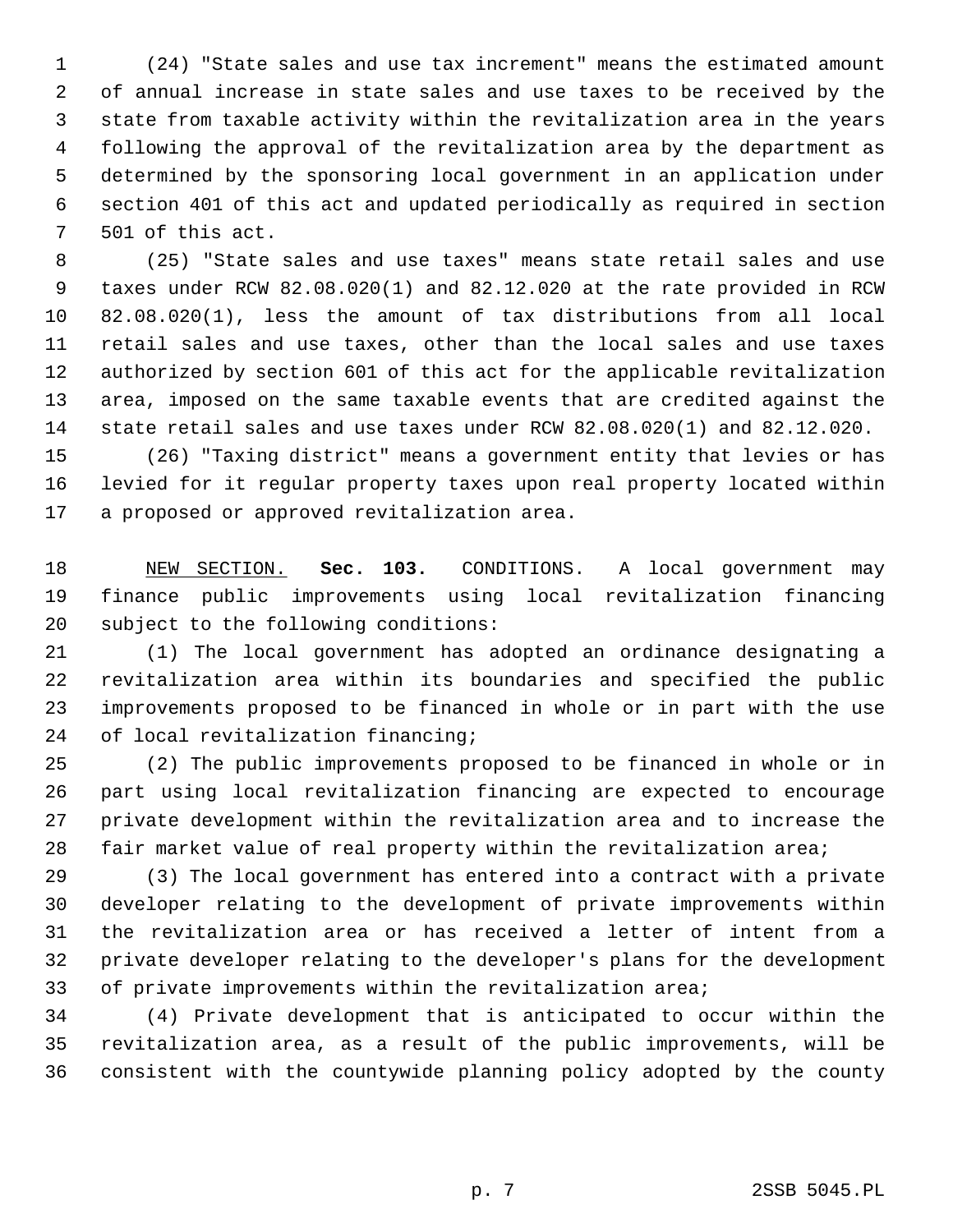1 under RCW 36.70A.210 and the local government's comprehensive plan and 2 development regulations adopted under chapter 36.70A RCW;

 3 (5) The local government may not use local revitalization financing 4 to finance the costs associated with the financing, design, 5 acquisition, construction, equipping, operating, maintaining, 6 remodeling, repairing, and reequipping of public facilities funded with 7 taxes collected under RCW 82.14.048 or 82.14.390;

 8 (6) The governing body of the local government must make a finding 9 that local revitalization financing:

10 (a) Will not be used for the purpose of relocating a business from 11 outside the revitalization area, but within this state, into the 12 revitalization area unless convincing evidence is provided that the 13 firm being relocated would otherwise leave the state;

14 (b) Will improve the viability of existing business entities within 15 the revitalization area; and

16 (c) Will be used exclusively in areas within the jurisdiction of 17 the local government deemed in need of either economic development or 18 redevelopment, or both, and absent the financing available under this 19 chapter and sections 601 and 602 of this act the proposed economic 20 development or redevelopment would more than likely not occur; and

21 (7) The governing body of the local government finds that the 22 public improvements proposed to be financed in whole or in part using 23 local revitalization financing are reasonably likely to:

24 (a) Increase private investment within the revitalization area;

25 (b) Increase employment within the revitalization area; and

26 (c) Generate, over the period of time that the local sales and use 27 tax will be imposed under section 601 of this act, increases in state 28 and local property, sales, and use tax revenues that are equal to or 29 greater than the respective state and local contributions made under 30 this chapter.

31 NEW SECTION. **Sec. 104.** CREATING A REVITALIZATION AREA. (1) 32 Before adopting an ordinance creating the revitalization area, a 33 sponsoring local government must:

34 (a) Provide notice to all taxing districts and local governments 35 with geographic boundaries within the proposed revitalization area of 36 the sponsoring local government's intent to create a revitalization 37 area. Notice must be provided in writing to the governing body of the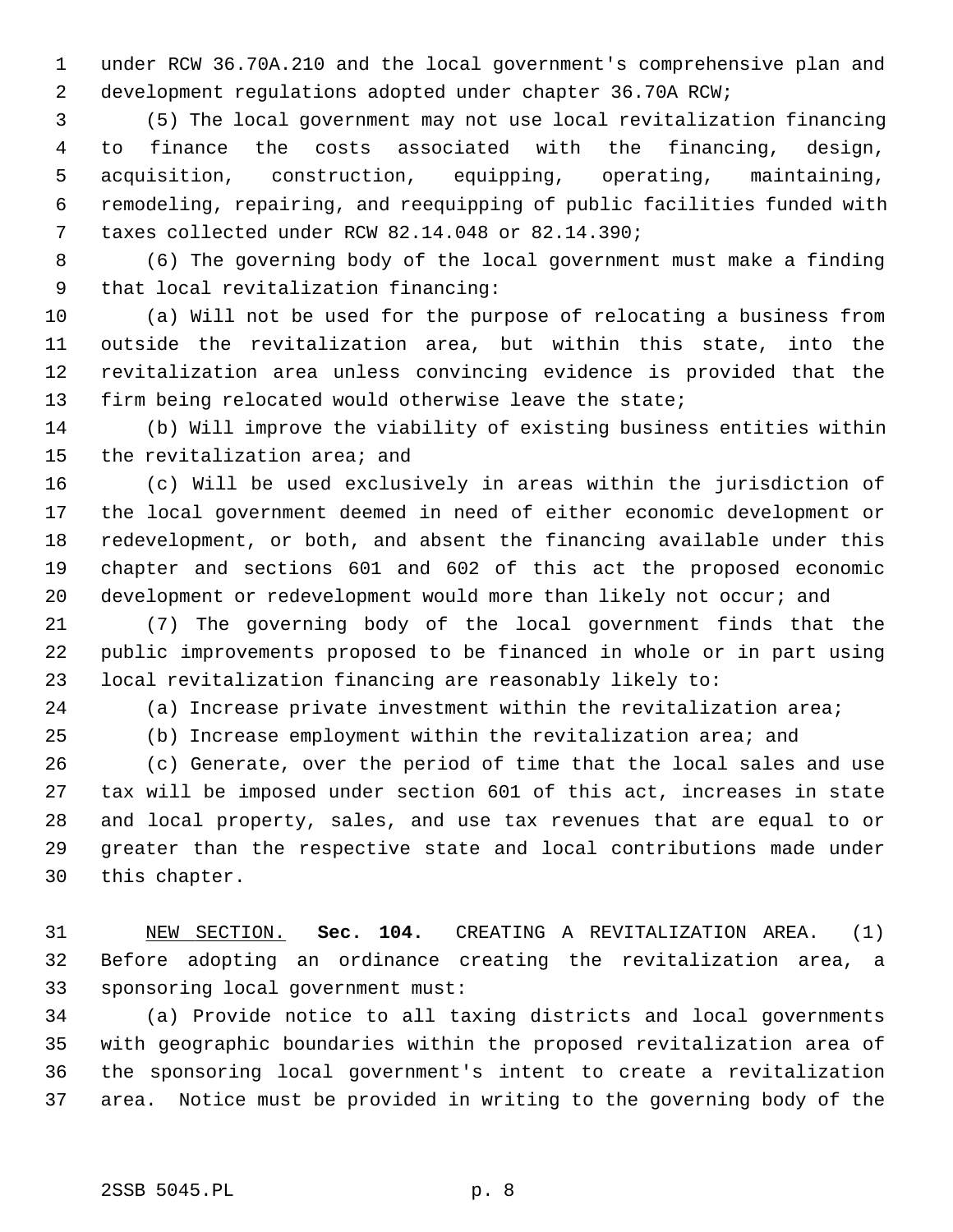1 taxing districts and local governments at least thirty days in advance 2 of the public hearing as required by (b) of this subsection. The 3 notice must include at least the following information:

4 (i) The name of the proposed revitalization area;

 5 (ii) The date for the public hearing as required by (b) of this 6 subsection;

 7 (iii) The earliest anticipated date when the sponsoring local 8 government will take action to adopt the proposed revitalization area; 9 and

10 (iv) The name of a contact person with phone number of the 11 sponsoring local government and mailing address where a copy of an 12 ordinance adopted under sections 105 and 106 of this act may be sent; 13 and

14 (b) Hold a public hearing on the proposed financing of the public 15 improvements in whole or in part with local revitalization financing. 16 Notice of the public hearing must be published in a legal newspaper of 17 general circulation within the proposed revitalization area at least 18 ten days before the public hearing and posted in at least six 19 conspicuous public places located in the proposed revitalization area. 20 Notices must describe the contemplated public improvements, estimate 21 the costs of the public improvements, describe the portion of the costs 22 of the public improvements to be borne by local revitalization 23 financing, describe any other sources of revenue to finance the public 24 improvements, describe the boundaries of the proposed revitalization 25 area, and estimate the period during which local revitalization 26 financing is contemplated to be used. The public hearing may be held 27 by either the governing body of the sponsoring local government, or a 28 committee of the governing body that includes at least a majority of 29 the whole governing body.

30 (2) To create a revitalization area, a sponsoring local government 31 must adopt an ordinance establishing the revitalization area that:

32 (a) Describes the public improvements proposed to be made in the 33 revitalization area;

34 (b) Describes the boundaries of the revitalization area, subject to 35 the limitations in section 105 of this act;

36 (c) Estimates the cost of the proposed public improvements and the 37 portion of these costs to be financed by local revitalization 38 financing;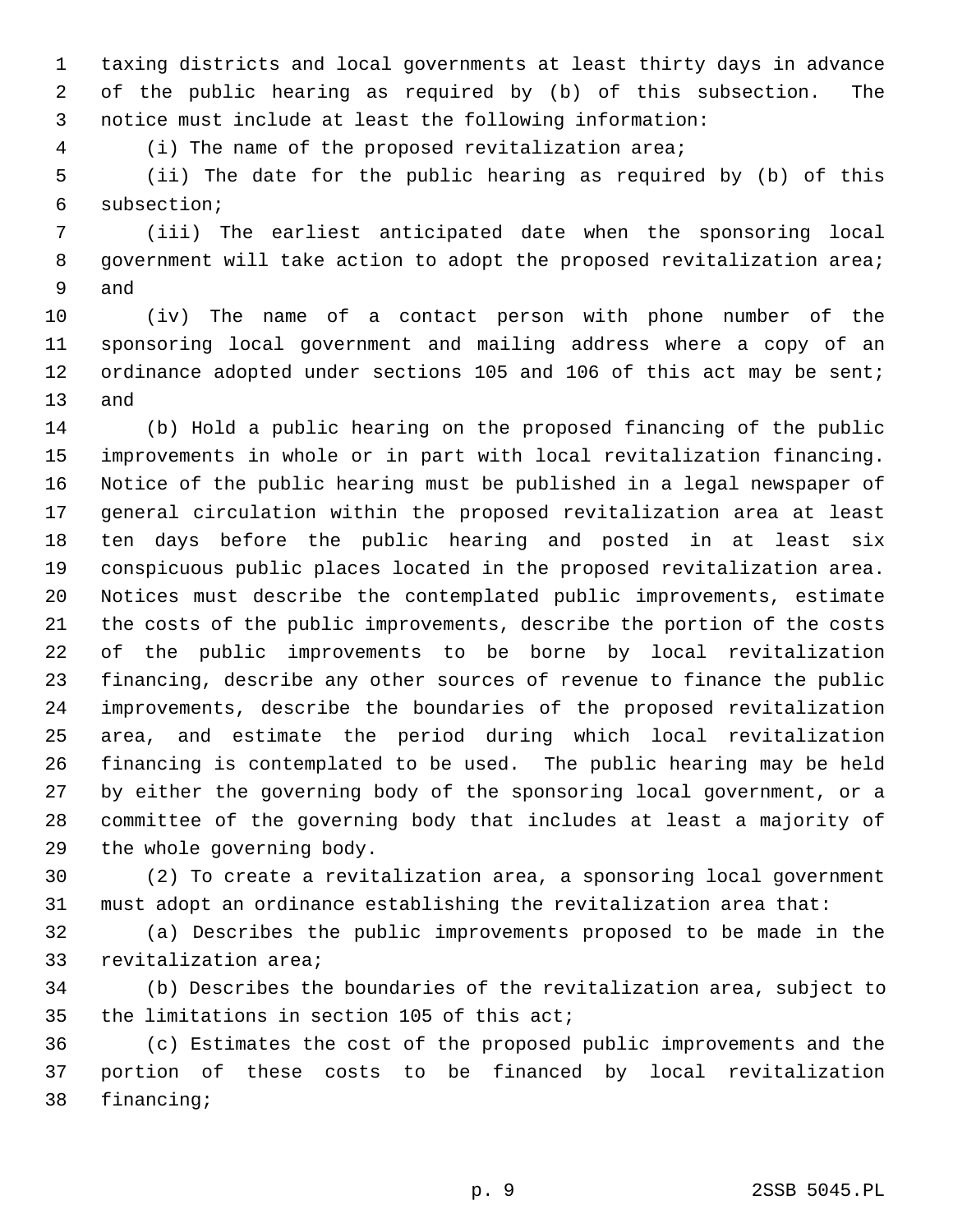1 (d) Estimates the time during which local property tax allocation 2 revenues, and other revenues from local public sources, such as amounts 3 of local sales and use taxes from participating local governments, are 4 to be used for local revitalization financing;

 5 (e) Provides the date when the use of local property tax allocation 6 revenues will commence and a list of the taxing districts that have not 7 adopted an ordinance as described in section 106 of this act to be 8 removed as a participating taxing district;

 9 (f) Finds that all of the requirements in section 103 of this act 10 are met;

11 (g) Provides the anticipated rate of sales and use tax under 12 section 601 of this act that the local government will impose if 13 awarded a state contribution under section 401 of this act;

14 (h) Provides the anticipated date when the criteria for the sales 15 and use tax in section 601 of this act will be met and the anticipated 16 date when the sales and use tax in section 601 of this act will be 17 imposed.

18 (3) The sponsoring local government must deliver a certified copy 19 of the adopted ordinance to the county treasurer, the governing body of 20 each participating taxing authority and participating taxing district 21 within which the revitalization area is located, and the department.

22 NEW SECTION. **Sec. 105.** LIMITATIONS ON REVITALIZATION AREAS. The 23 designation of a revitalization area is subject to the following 24 limitations:

25 (1) No revitalization area may have within its geographic 26 boundaries any part of a hospital benefit zone under chapter 39.100 27 RCW, any part of a revenue development area created under chapter 28 39.102 RCW, any part of an increment area under chapter 39.89 RCW, or 29 any part of another revitalization area under this chapter;

30 (2) A revitalization area is limited to contiguous tracts, lots, 31 pieces, or parcels of land without the creation of islands of property 32 not included in the revitalization area;

33 (3) The boundaries may not be drawn to purposely exclude parcels 34 where economic growth is unlikely to occur;

35 (4) The public improvements financed through bonds issued under 36 section 701 of this act must be located in the revitalization area;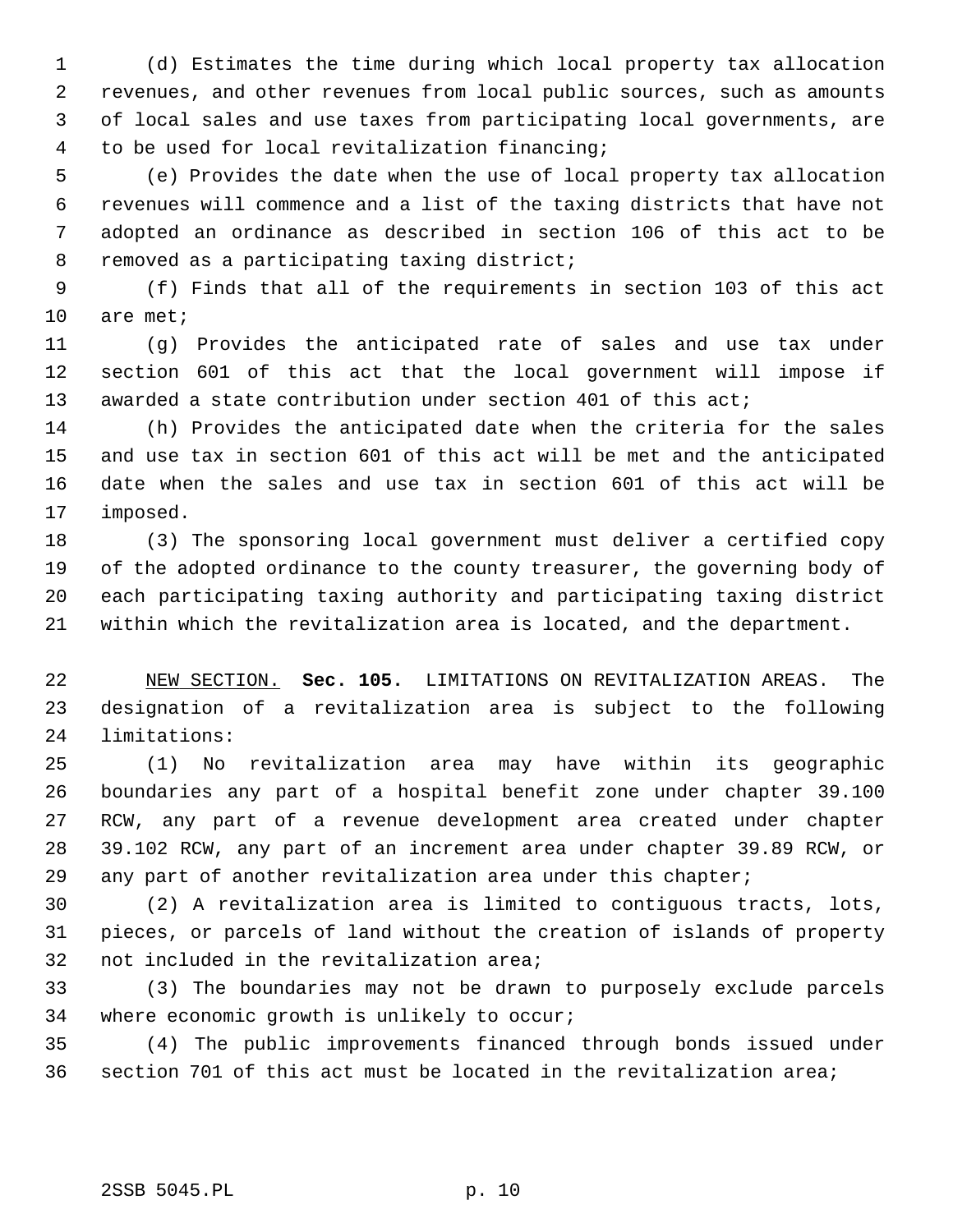1 (5) A revitalization area cannot comprise an area containing more 2 than twenty-five percent of the total assessed value of the taxable 3 real property within the boundaries of the sponsoring local government 4 at the time the revitalization area is created;

 5 (6) The boundaries of the revitalization area may not be changed 6 for the time period that local property tax allocation revenues, local 7 sales and use taxes of participating local governments, and the local 8 sales and use tax under section 601 of this act are used to pay bonds 9 issued under section 701 of this act and public improvement costs 10 within the revitalization area on a pay-as-you-go basis, as provided 11 under this chapter; and

12 (7) A revitalization area must be geographically restricted to the 13 location of the public improvement and adjacent locations that the 14 sponsoring local government finds to have a high likelihood of 15 receiving direct positive business and economic impacts due to the 16 public improvement, such as a neighborhood or a block.

17 NEW SECTION. **Sec. 106.** OPTING OUT AS A PARTICIPATING TAXING 18 DISTRICT. (1) Participating taxing districts must allow the use of all 19 of their local property tax allocation revenues for local 20 revitalization financing.

21 (2)(a) If a taxing district does not want to allow the use of its 22 property tax revenues for the local revitalization financing of public 23 improvements in a revitalization area, its governing body must adopt an 24 ordinance to remove itself as a participating taxing district and must 25 notify the sponsoring local government.

26 (b) The taxing district must provide a copy of the adopted 27 ordinance and notice to the sponsoring local government creating the 28 revitalization area before the anticipated date that the sponsoring 29 local government proposes to adopt the ordinance creating the 30 revitalization area as provided in the notice required by section 31 104(1)(a) of this act.

32 NEW SECTION. **Sec. 107.** OPTING IN OR OUT AS A PARTICIPATING LOCAL 33 GOVERNMENT. (1) A participating local government must enter into an 34 interlocal agreement as provided in chapter 39.34 RCW to participate in 35 local revitalization financing with the sponsoring local government.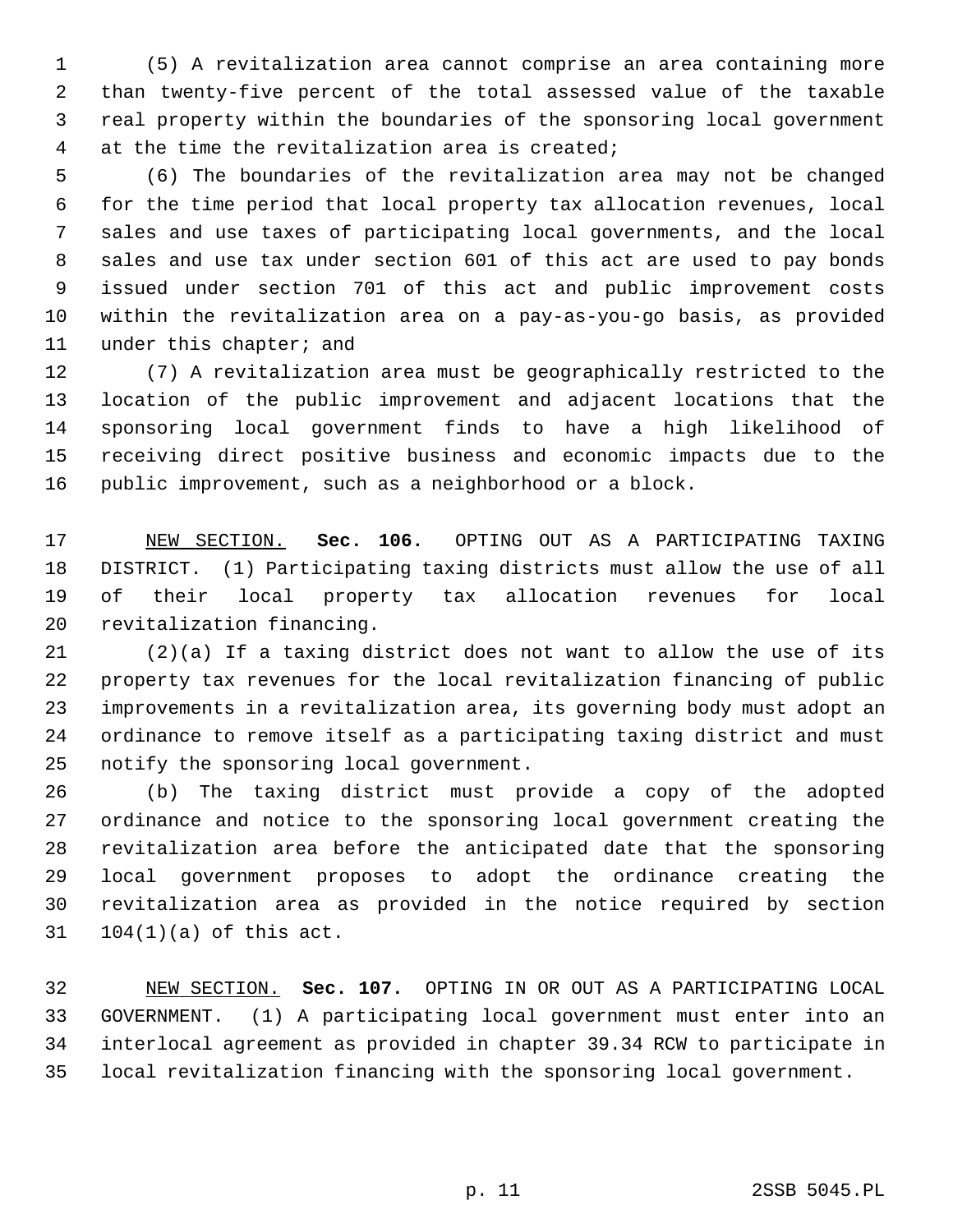1 (2)(a) If a local government that imposes a sales and use tax under 2 RCW 82.14.030 does not want to participate in the local revitalization 3 financing of public improvements in a revitalization area, its 4 governing body must adopt an ordinance and notify the sponsoring local 5 government that the taxing authority will not be a participating local 6 government.

 7 (b) The local government must provide a copy of the adopted 8 ordinance and the notice to the sponsoring local government creating 9 the revitalization area before the anticipated date that the sponsoring 10 local government proposes to adopt an ordinance creating the 11 revitalization area as provided in the notice required by section 12 104(1)(a) of this act.

## 13 **PART II**

# 14 **LOCAL REVITALIZATION FINANCING** 15 **USE OF LOCAL PROPERTY TAX ALLOCATION REVENUES TO PAY FOR** 16 **THE COST OF PUBLIC IMPROVEMENTS**

17 NEW SECTION. **Sec. 201.** LOCAL PROPERTY TAX ALLOCATION REVENUES. 18 (1) Commencing in the second calendar year following the creation of a 19 revitalization area by a sponsoring local government, the county 20 treasurer shall distribute receipts from regular taxes imposed on real 21 property located in the revitalization area as follows:

22 (a) Each participating taxing district and the sponsoring local 23 government must receive that portion of its regular property taxes 24 produced by the rate of tax levied by or for the taxing district on the 25 property tax allocation revenue base value for that local 26 revitalization financing project in the taxing district; and

27 (b) The sponsoring local government must receive an additional 28 portion of the regular property taxes levied by it and by or for each 29 participating taxing district upon the property tax allocation revenue 30 value within the revitalization area. However, if there is no property 31 tax allocation revenue value, the sponsoring local government may not 32 receive any additional regular property taxes under this subsection 33 (1)(b). The sponsoring local government may agree to receive less than 34 the full amount of the additional portion of regular property taxes 35 under this subsection (1)(b) as long as bond debt service, reserve, and 36 other bond covenant requirements are satisfied, in which case the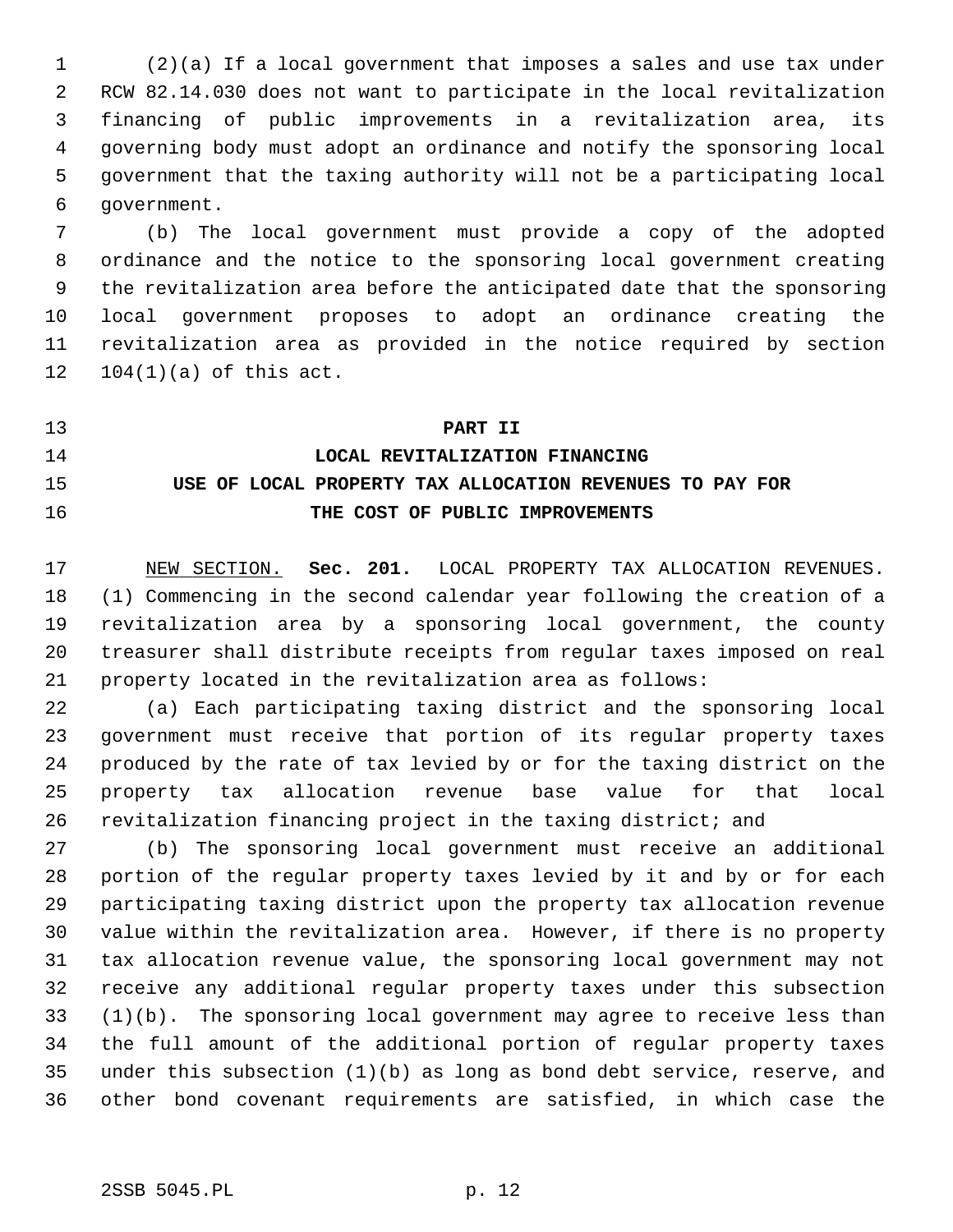1 balance of these tax receipts shall be allocated to the participating 2 taxing districts that levied regular property taxes, or have regular 3 property taxes levied for them, in the revitalization area for 4 collection that year in proportion to their regular tax levy rates for 5 collection that year. The sponsoring local government may request that 6 the treasurer transfer this additional portion of the property taxes to 7 its designated agent. The portion of the tax receipts distributed to 8 the sponsoring local government or its agent under this subsection 9 (1)(b) may only be expended to finance public improvement costs 10 associated with the public improvements financed in whole or in part by 11 local revitalization financing.

12 (2) The county assessor shall determine the property tax allocation 13 revenue value and property tax allocation revenue base value. This 14 section does not authorize revaluations of real property by the 15 assessor for property taxation that are not made in accordance with the 16 assessor's revaluation plan under chapter 84.41 RCW or under other 17 authorized revaluation procedures.

18 (3) The distribution of local property tax allocation revenue to 19 the sponsoring local government must cease when local property tax 20 allocation revenues are no longer obligated to pay the costs of the 21 public improvements. Any excess local property tax allocation 22 revenues, and earnings on the revenues, remaining at the time the 23 distribution of local property tax allocation revenue terminates, must 24 be returned to the county treasurer and distributed to the 25 participating taxing districts that imposed regular property taxes, or 26 had regular property taxes imposed for it, in the revitalization area 27 for collection that year, in proportion to the rates of their regular 28 property tax levies for collection that year.

29 (4) The allocation to the revitalization area of that portion of 30 the sponsoring local government's and each participating taxing 31 district's regular property taxes levied upon the property tax 32 allocation revenue value within that revitalization area is declared to 33 be a public purpose of and benefit to the sponsoring local government 34 and each participating taxing district.

35 (5) The distribution of local property tax allocation revenues 36 under this section may not affect or be deemed to affect the rate of 37 taxes levied by or within any sponsoring local government and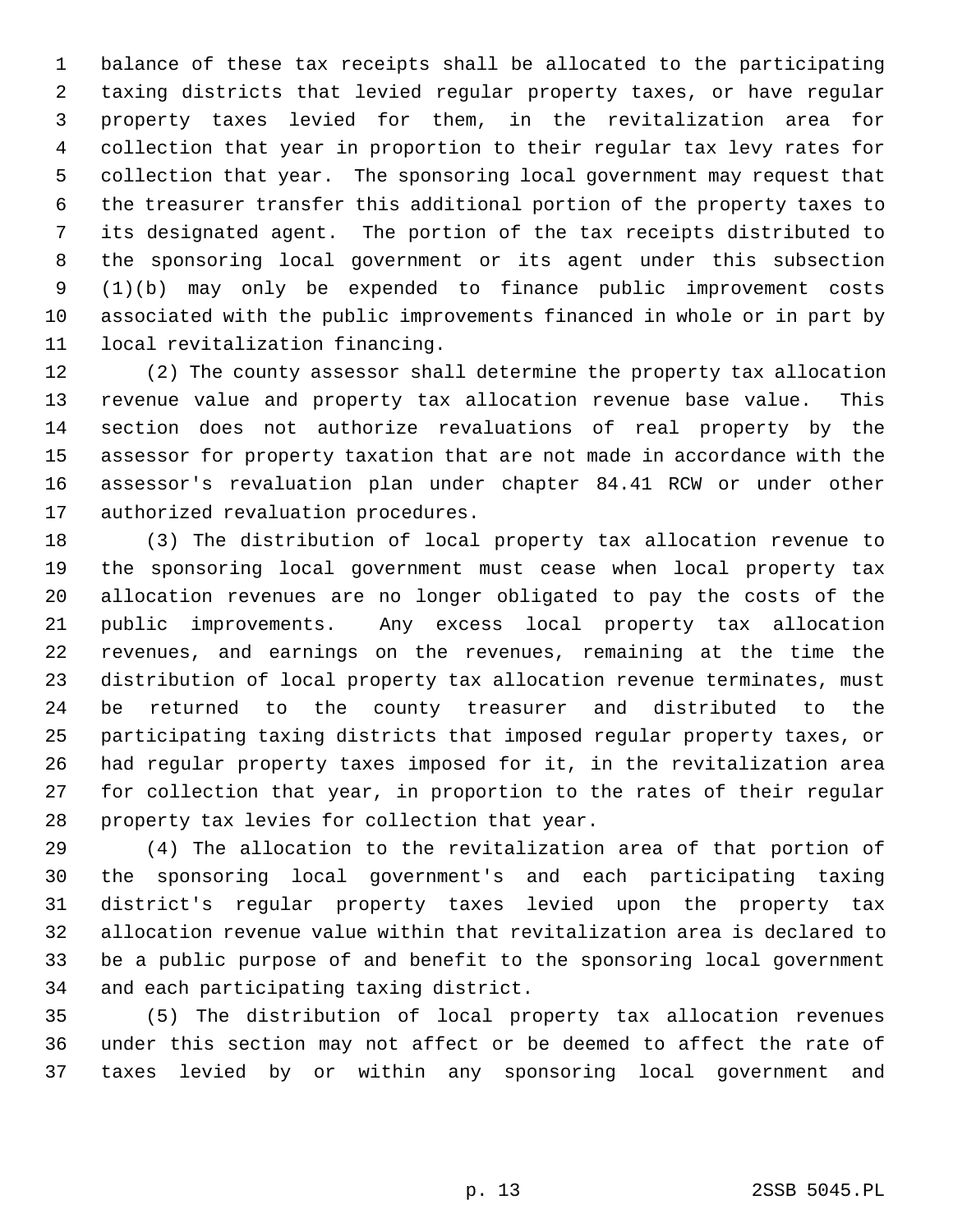1 participating taxing district or the consistency of any such levies 2 with the uniformity requirement of Article VII, section 1 of the state 3 Constitution.

 **PART III LOCAL REVITALIZATION FINANCING USE OF LOCAL SALES AND USE TAX INCREMENTS TO PAY FOR THE COST OF PUBLIC IMPROVEMENTS**

 8 NEW SECTION. **Sec. 301.** LOCAL SALES AND USE TAX INCREMENTS. (1) 9 A sponsoring local government may use annually local sales and use tax 10 amounts equal to some or all of its local sales and use tax increments 11 to finance public improvements in the revitalization area. The amounts 12 of local sales and use tax dedicated by a participating local 13 government must begin and cease on the dates specified in an interlocal 14 agreement authorized in chapter 39.34 RCW. Sponsoring local 15 governments and participating local governments are authorized to 16 allocate some or all of their local sales and use tax increment to the 17 sponsoring local government as provided by section 107(1) of this act.

18 (2) The department, upon request, must assist sponsoring local 19 governments in estimating sales and use tax revenues from estimated 20 taxable activity in the proposed or adopted revitalization area. The 21 sponsoring local government must provide the department with accurate 22 information describing the geographical boundaries of the 23 revitalization area in an electronic format or in a manner as otherwise 24 prescribed by the department.

## 25 **PART IV**

## 26 **LOCAL REVITALIZATION FINANCING--STATE CONTRIBUTION**

27 NEW SECTION. **Sec. 401.** APPLICATION PROCESS--DEPARTMENT OF REVENUE 28 APPROVAL. (1) Prior to applying to the department to receive a state 29 contribution, a sponsoring local government shall adopt a 30 revitalization area within the limitations in section 105 of this act 31 and in accordance with section 104 of this act.

32 (2) As a condition to imposing a sales and use tax under section 33 601 of this act, a sponsoring local government must apply to the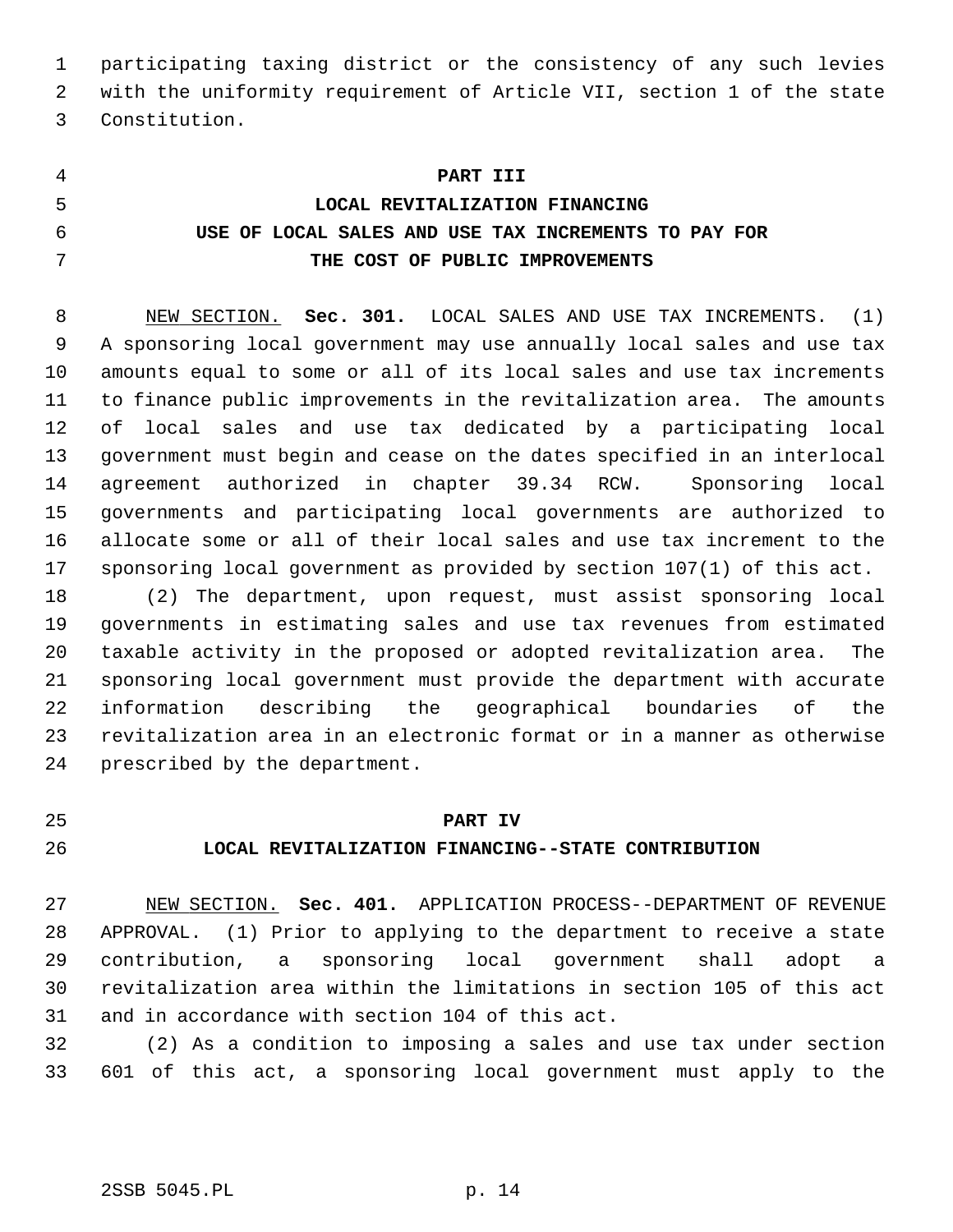1 department and be approved for a project award amount. The application 2 must be in a form and manner prescribed by the department and include, 3 but not be limited to:

 4 (a) Information establishing that over the period of time that the 5 local sales and use tax will be imposed under section 601 of this act, 6 increases in state and local property, sales, and use tax revenues as 7 a result of public improvements in the revitalization area will be 8 equal to or greater than the respective state and local contributions 9 made under this chapter;

10 (b) Information demonstrating that the sponsoring local government 11 will meet the requirements necessary to receive the full amount of 12 state contribution it is requesting on an annual basis;

13 (c) The amount of state contribution it is requesting;

14 (d) The anticipated effective date for imposing the tax under 15 section 601 of this act;

16 (e) The estimated number of years that the tax will be imposed;

17 (f) The anticipated rate of tax to be imposed under section 601 of 18 this act, subject to the rate-setting conditions in section 601(3) of 19 this act, should the sponsoring local government be approved for a 20 project award; and

21 (g) The anticipated date when bonds under section 701 of this act 22 will be issued.

23 The department shall make available electronic forms to be used for 24 this purpose. As part of the application, each applicant must provide 25 to the department a copy of the adopted ordinance creating the 26 revitalization area as required in section 104 of this act, copies of 27 any adopted interlocal agreements from participating local governments, 28 and any notices from taxing districts that elect not to be a 29 participating taxing district.

30 (3)(a) Project awards must be determined on:

31 (i) A first-come basis for applications completed in their entirety 32 and submitted electronically;

33 (ii) The availability of a state contribution;

34 (iii) Whether the sponsoring local government would be able to 35 generate enough tax revenue under section 601 of this act to generate 36 the amount of project award requested.

37 (b) The total of all project awards may not exceed the annual state 38 contribution limit.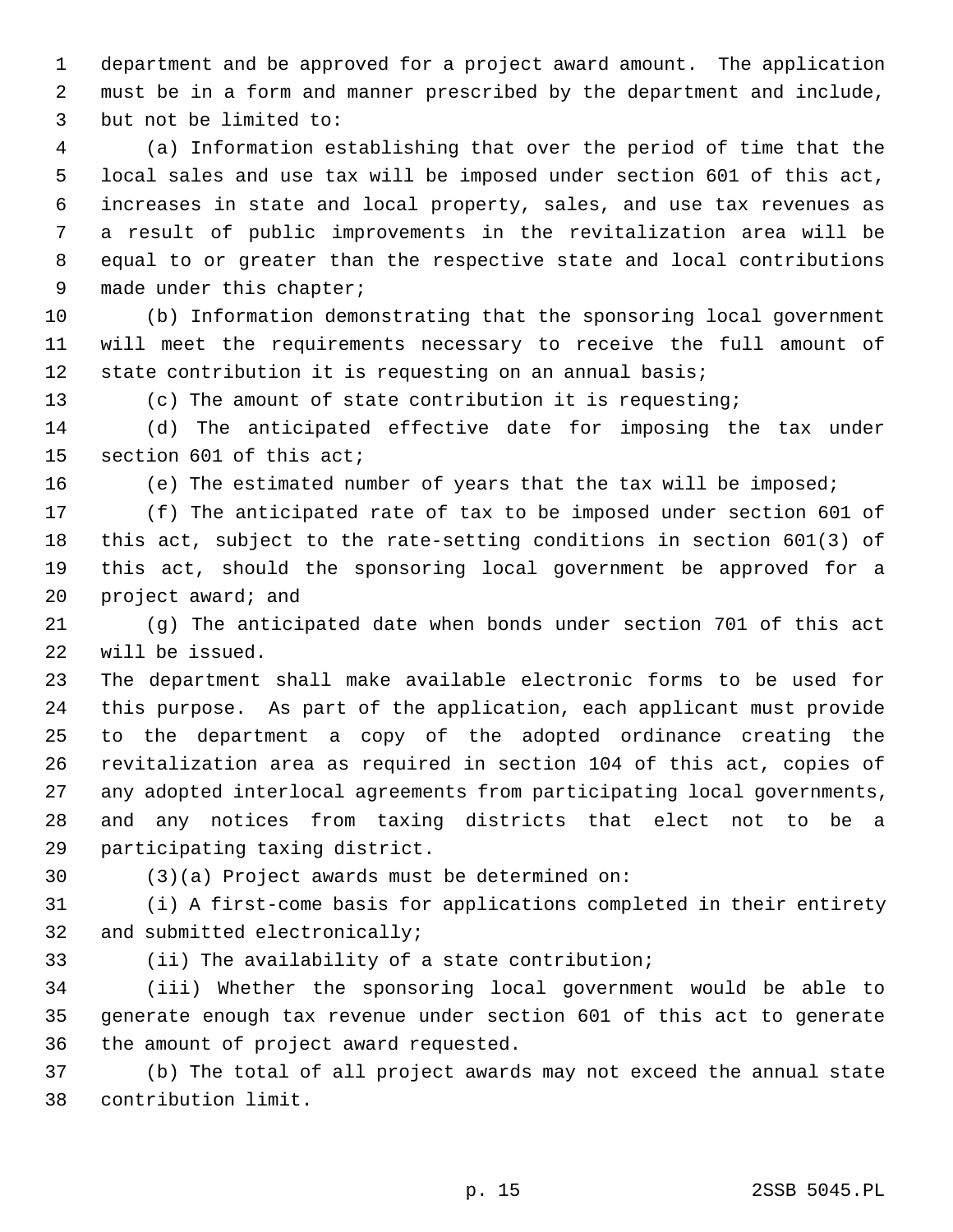1 (c) If the level of available state contribution is less than the 2 amount requested by the next available applicant, the applicant must be 3 given the first opportunity to accept the lesser amount of state 4 contribution but only if the applicant produces a new application 5 within sixty days of being notified by the department and the 6 application describes the impact on the proposed project as a result of 7 the lesser award in addition to new application information outlined in 8 subsection (2) of this section.

 9 (d) Applications that are not approved for a project award due to 10 lack of available state contribution must be retained on file by the 11 department in order of the date of their receipt.

12 (e) Once total project awards reach the amount of annual state 13 contribution limit, no more applications will be accepted.

14 (f) If the annual contribution limit is increased, applications 15 will be accepted again beginning sixty days after the effective date of 16 the increase. However, in the time period before any new applications 17 are accepted, all sponsoring local governments with a complete 18 application already on file with the department must be provided an 19 opportunity to either withdraw their application or update the 20 information in the application. The updated application must be for a 21 project that is substantially the same as the project in the original 22 application. The department must consider these applications, in the 23 order originally submitted, for project awards prior to considering any 24 new applications.

25 (4) The department shall notify the sponsoring local government of 26 approval or denial of a project award within sixty days of the 27 department's receipt of the sponsoring local government's application. 28 Determination of a project award by the department is final. 29 Notification must include the earliest date when the tax authorized 30 under section 601 of this act may be imposed, subject to conditions in 31 chapter 82.14 RCW. The project award notification must specify the 32 rate requested in the application and any adjustments to the rate that 33 would need to be made based on the project award and rate restrictions 34 in section 601 of this act.

35 (5) The department must begin accepting applications on September 36 1, 2009.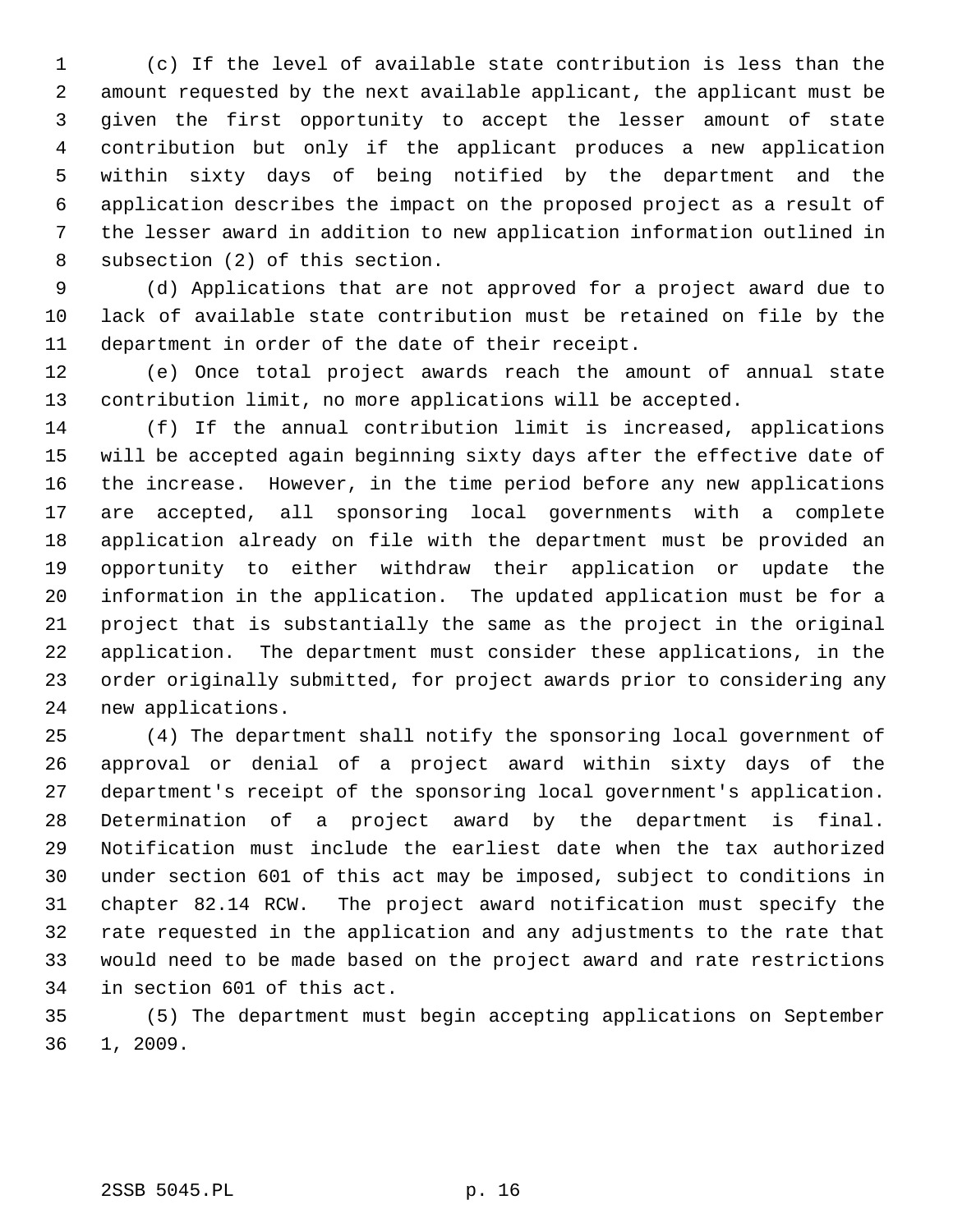1 NEW SECTION. **Sec. 402.** A new section is added to chapter 82.14 2 RCW to read as follows:

 3 (1) Demonstration projects are designated to determine the 4 feasibility of local revitalization financing. For the purpose of this 5 section, "annual state contribution limit" means two million two 6 hundred fifty thousand dollars statewide per fiscal year. 7 Notwithstanding section 401 of this act, the department shall approve 8 each demonstration project as follows:

 9 (a) The Whitman county Pullman/Moscow corridor improvement project 10 award shall not exceed two hundred thousand dollars;

11 (b) The University Place improvement project award shall not exceed 12 five hundred thousand dollars;

13 (c) The Tacoma international financial services area/Tacoma dome 14 project award shall not exceed five hundred thousand dollars;

15 (d) The Bremerton downtown improvement project award shall not 16 exceed three hundred thirty thousand dollars;

17 (e) The Auburn downtown redevelopment project award shall not 18 exceed two hundred fifty thousand dollars;

19 (f) The Vancouver Columbia waterfront/downtown project award shall 20 not exceed two hundred twenty thousand dollars; and

21 (g) The Spokane University District project award shall not exceed 22 two hundred fifty thousand dollars.

23 (2) Local government sponsors of demonstration projects must submit 24 to the department no later than September 1, 2009, documentation that 25 substantiates that the project has met the conditions, limitations, and 26 requirements provided in this act.

27 (3) Within sixty days of such submittal, the department shall 28 approve demonstration projects that have met these conditions, 29 limitations, and requirements.

30 (4) Local government sponsors of demonstration projects may elect 31 to decline the project awards as designated in this section, and may 32 elect instead to submit applications according to the process described 33 in section 401 of this act.

34 **PART V**

## 35 **ACCOUNTABILITY REPORTS**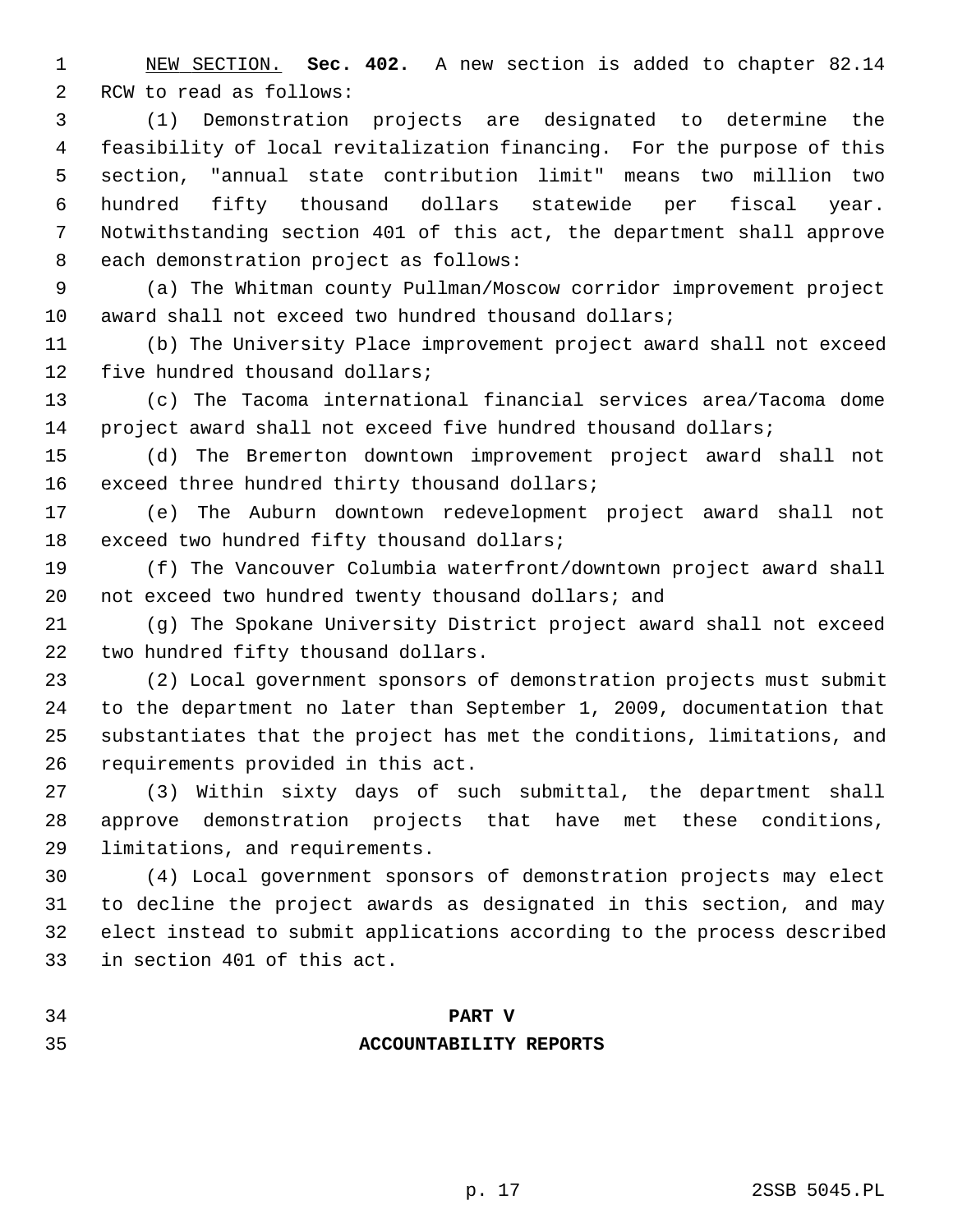1 NEW SECTION. **Sec. 501.** A new section is added to chapter 82.32 2 RCW to read as follows:

 3 REPORTING REQUIREMENTS. (1) A sponsoring local government 4 receiving a project award under section 401 of this act must provide a 5 report to the department by March 1st of each year beginning March 1st 6 after the project award has been approved. The report must contain the 7 following information:

 8 (a) The amounts of local property tax allocation revenues received 9 in the preceding calendar year broken down by sponsoring local 10 government and participating taxing district;

11 (b) The amount of state property tax allocation revenues estimated 12 to have been received by the state in the preceding calendar year;

13 (c) The amount of local sales and use tax and other revenue from 14 local public sources dedicated by any participating local government 15 used for the payment of bonds under section 701 of this act and public 16 improvement costs within the revitalization area on a pay-as-you-go 17 basis in the preceding calendar year;

18 (d) The amount of local sales and use tax dedicated by the 19 sponsoring local government, as it relates to the sponsoring local 20 government's local sales and use tax increment, used for the payment of 21 bonds under section 701 of this act and public improvement costs within 22 the revitalization area on a pay-as-you-go basis;

23 (e) The amounts, other than those listed in (a) through (d) of this 24 subsection, from local public sources, broken down by type or source, 25 used for payment of bonds under section 701 of this act or public 26 improvement costs within the revitalization area on a pay-as-you-go 27 basis in the preceding calendar year;

28 (f) The anticipated date when bonds under section 701 of this act 29 are expected to be retired;

30 (g) The names of any businesses locating within the revitalization 31 area as a result of the public improvements undertaken by the 32 sponsoring local government and financed in whole or in part with local 33 revitalization financing;

34 (h) An estimate of the cumulative number of permanent jobs created 35 in the revitalization area as a result of the public improvements 36 undertaken by the sponsoring local government and financed in whole or 37 in part with local revitalization financing;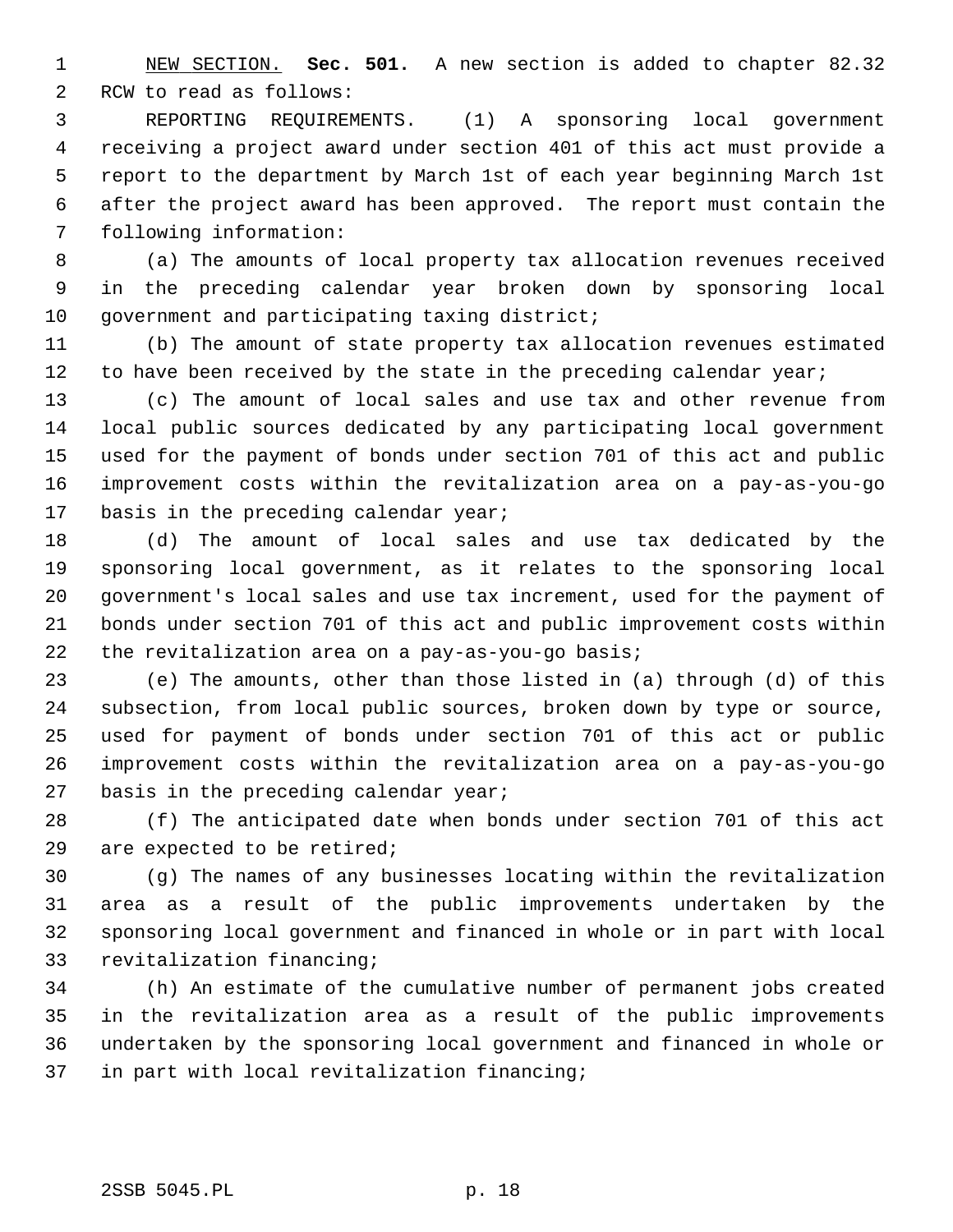1 (i) An estimate of the average wages and benefits received by all 2 employees of businesses locating within the revitalization area as a 3 result of the public improvements undertaken by the sponsoring local 4 government and financed in whole or in part with local revitalization 5 financing;

 6 (j) A list of public improvements financed by bonds issued under 7 section 701 of this act and the date on which the bonds are anticipated 8 to be retired;

 9 (k) That the sponsoring local government is in compliance with 10 section 103 of this act;

11 (l) At least once every three years, updated estimates of the 12 amounts of state and local sales and use tax increments estimated to 13 have been received since the approval by the department of the project 14 award under section 401 of this act; and

15 (m) Any other information required by the department to enable the 16 department to fulfill its duties under this chapter and section 601 of 17 this act.

18 (2) The department shall make a report available to the public and 19 the legislature by June 1st of each year. The report shall include a 20 summary of the information provided to the department by sponsoring 21 local governments under subsection (1) of this section.

# 22 **PART VI** 23 **LOCAL SALES AND USE TAX CREDITED AGAINST THE** 24 **STATE SALES AND USE TAXES**

25 NEW SECTION. **Sec. 601.** LOCAL SALES AND USE TAX. (1) Any city or 26 county that has been approved for a project award under section 401 of 27 this act may impose a sales and use tax under the authority of this 28 section in accordance with the terms of this chapter. Except as 29 provided in this section, the tax is in addition to other taxes 30 authorized by law and must be collected from those persons who are 31 taxable by the state under chapters 82.08 and 82.12 RCW upon the 32 occurrence of any taxable event within the taxing jurisdiction of the 33 city or county.

34 (2) The tax authorized under subsection (1) of this section is 35 credited against the state taxes imposed under RCW 82.08.020(1) and 36 82.12.020 at the rate provided in RCW 82.08.020(1). The department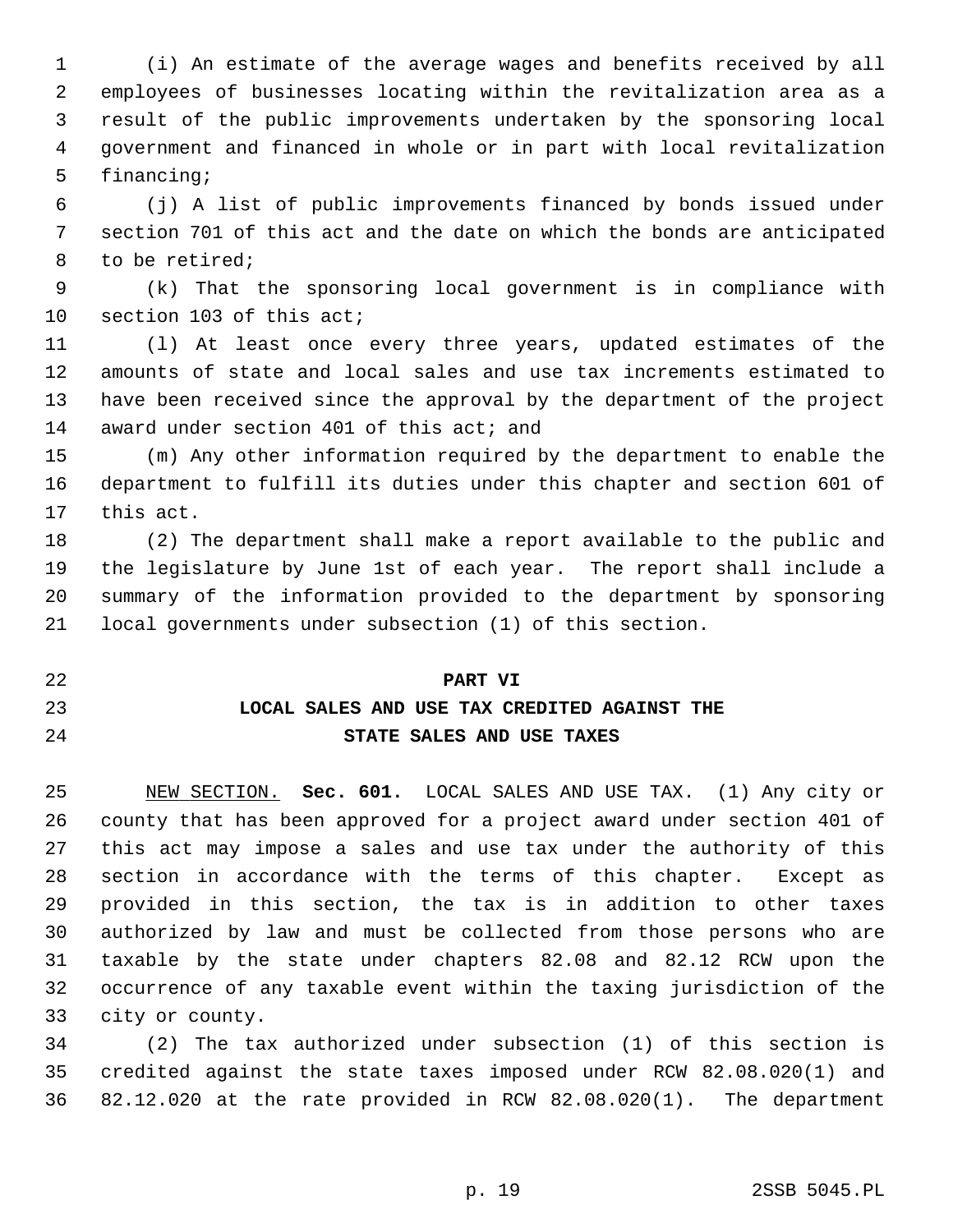1 must perform the collection of such taxes on behalf of the city or 2 county at no cost to the city or county. The taxes must be distributed 3 to cities and counties as provided in RCW 82.14.060.

 4 (3) The rate of tax imposed by a city or county may not exceed the 5 lesser of:

6 (a) The rate provided in RCW 82.08.020(1), less:

 7 (i) The aggregate rates of all other local sales and use taxes 8 imposed by any taxing authority on the same taxable events;

 9 (ii) The aggregate rates of all taxes under RCW 82.14.465 and 10 82.14.475 and this section that are authorized but have not yet been 11 imposed on the same taxable events by a city or county that has been 12 approved to receive a state contribution by the department or the 13 community economic revitalization board under chapter 39.-- RCW (the 14 new chapter created in section 805 of this act) or chapter 39.100 or 15 39.102 RCW; and

16 (iii) The percentage amount of distributions required under RCW 17 82.08.020(5) multiplied by the rate of state taxes imposed under RCW 18 82.08.020(1); and

19 (b) The rate, as determined by the city or county in consultation 20 with the department, reasonably necessary to receive the project award 21 under section 401 of this act over ten months.

22 (4) The department, upon request, must assist a city or county in 23 establishing its tax rate in accordance with subsection (3) of this 24 section. Once the rate of tax is selected through the application 25 process and approved under section 401 of this act, it may not be 26 increased.

27 (5)(a) Except as provided in (c) of this subsection, no tax may be 28 imposed under the authority of this section before:

29 (i) July 1, 2011;

30 (ii) July 1st of the second calendar year following the year in 31 which the department approved the application made under section 401 of 32 this act;

33 (iii) The state sales and use tax increment and state property tax 34 increment for the preceding calendar year equal or exceed the amount of 35 the project award approved by the department under section 401 of this 36 act; and

37 (iv) Bonds have been issued according to section 701 of this act.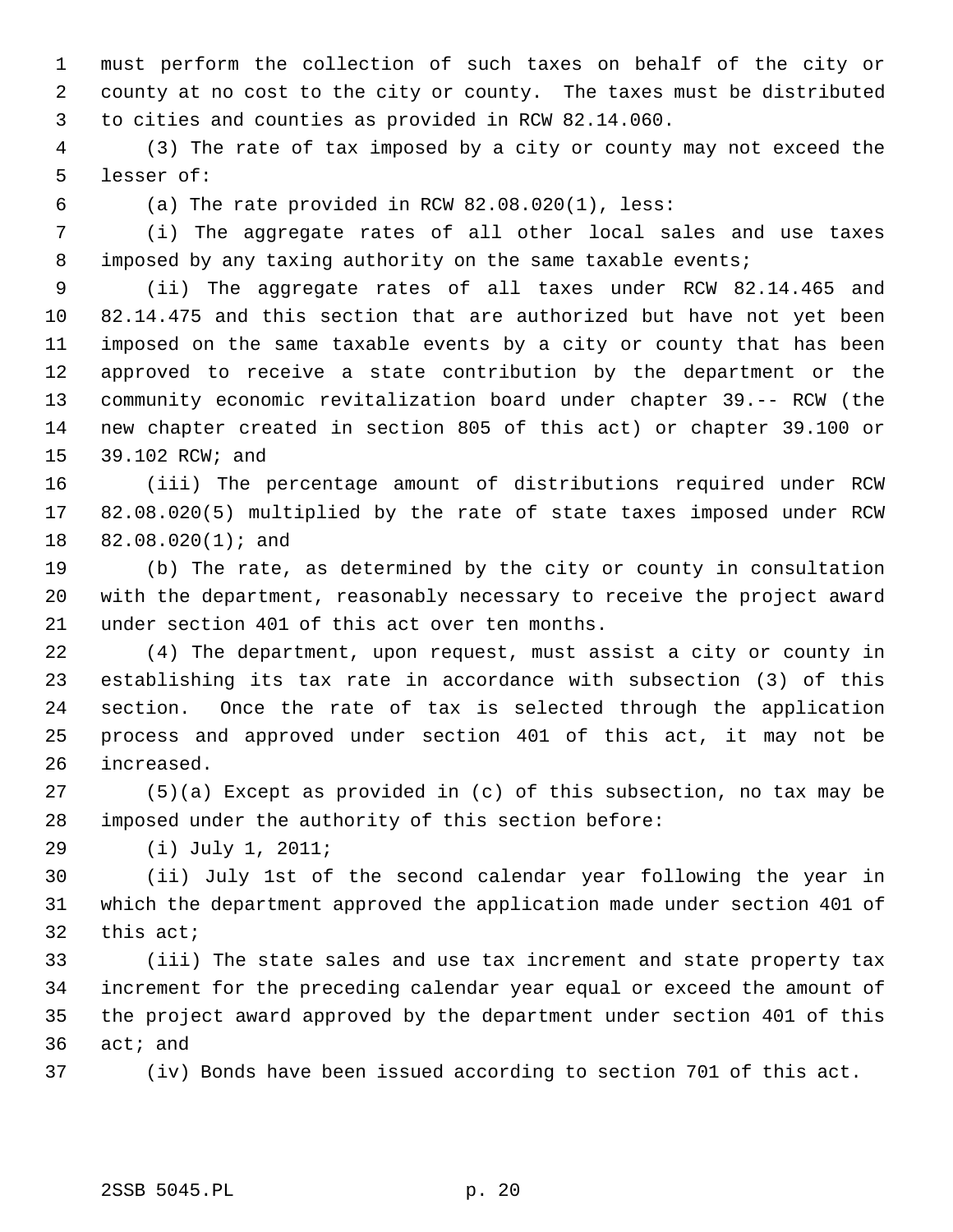1 (b) The tax imposed under this section expires the earlier of the 2 date that the bonds issued under the authority of section 701 of this 3 act are retired or twenty-five years after the tax is first imposed.

 4 (c) For a demonstration project described in section 402 of this 5 act, no tax may be imposed under the authority of this section before: 6 (i) July 1, 2010; and

7 (ii) Bonds have been issued according to section 701 of this act.

 8 (6) An ordinance or resolution adopted by the legislative authority 9 of the city or county imposing a tax under this section must provide 10 that:

11 (a) The tax will first be imposed on the first day of a fiscal 12 year;

13 (b) The cumulative amount of tax received by the city or county, in 14 any fiscal year, may not exceed the amount approved by the department 15 under subsection (10) of this section;

16 (c) The department must cease distributing the tax for the 17 remainder of any fiscal year in which either:

18 (i) The amount of tax received by the city or county equals the 19 amount of distributions approved by the department for the fiscal year 20 under subsection (10) of this section; or

21 (ii) The amount of revenue from taxes imposed under this section by 22 all cities and counties equals the annual state contribution limit;

23 (d) The tax will be distributed again, should it cease to be 24 distributed for any of the reasons provided in (c) of this subsection, 25 at the beginning of the next fiscal year, subject to the restrictions 26 in this section; and

27 (e) The state is entitled to any revenue generated by the tax in 28 excess of the amounts specified in (c) of this subsection.

29 (7) If a city or county receives approval for more than one 30 revitalization area within its jurisdiction, the city or county may 31 impose a sales and use tax under this section for each revitalization 32 area.

33 (8) The department must determine the amount of tax receipts 34 distributed to each city and county imposing a sales and use tax under 35 the authority of this section and must advise a city or county when tax 36 distributions for the fiscal year equal the amount determined by the 37 department in subsection (10) of this section. Determinations by the 38 department of the amount of tax distributions attributable to a city or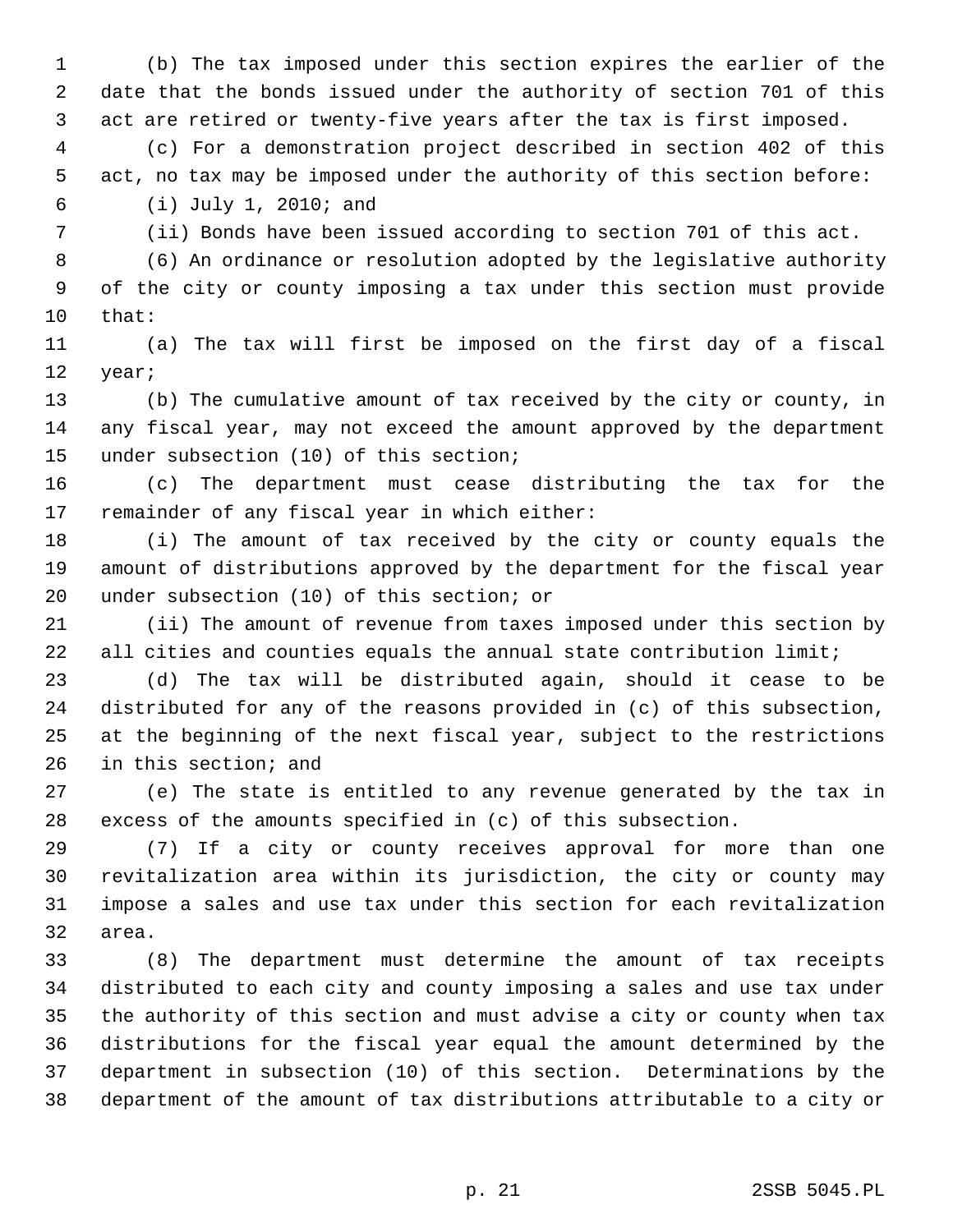1 county are not appealable. The department must remit any tax receipts 2 in excess of the amounts specified in subsection (6)(c) of this section 3 to the state treasurer who must deposit the money in the general fund.

 4 (9) If a city or county fails to comply with section 501 of this 5 act, no tax may be distributed in the subsequent fiscal year until such 6 time as the city or county complies and the department calculates the 7 state contribution amount according to subsection (10) of this section 8 for the fiscal year.

 9 (10)(a) For each fiscal year that a city or county imposes the tax 10 under the authority of this section, the department must approve the 11 amount of taxes that may be distributed to the city or county. The 12 amount approved by the department under this subsection is the lesser 13 of:

14 (i) The state contribution;

15 (ii) The amount of project award granted by the department as 16 provided in section 401 of this act; or

17 (iii) The total amount of revenues from local public sources 18 dedicated in the preceding calendar year, as reported in the required 19 annual report under section 501 of this act.

20 (b) A city or county may not receive, in any fiscal year, more 21 revenues from taxes imposed under the authority of this section than 22 the amount approved annually by the department.

23 (11) The amount of tax distributions received from taxes imposed 24 under the authority of this section by all cities and counties is 25 limited annually to not more than the amount of annual state 26 contribution limit.

27 (12) The definitions in section 102 of this act apply to this 28 section subject to subsection (13) of this section and unless the 29 context clearly requires otherwise.

30 (13) For purposes of this section, the following definitions apply:

31 (a) "Local sales and use taxes" means sales and use taxes imposed 32 by cities, counties, public facilities districts, and other local 33 governments under the authority of this chapter, chapter 67.28 or 67.40 34 RCW, or any other chapter, and that are credited against the state 35 sales and use taxes.

36 (b) "State sales and use taxes" means the taxes imposed in RCW 37 82.08.020(1) and 82.12.020.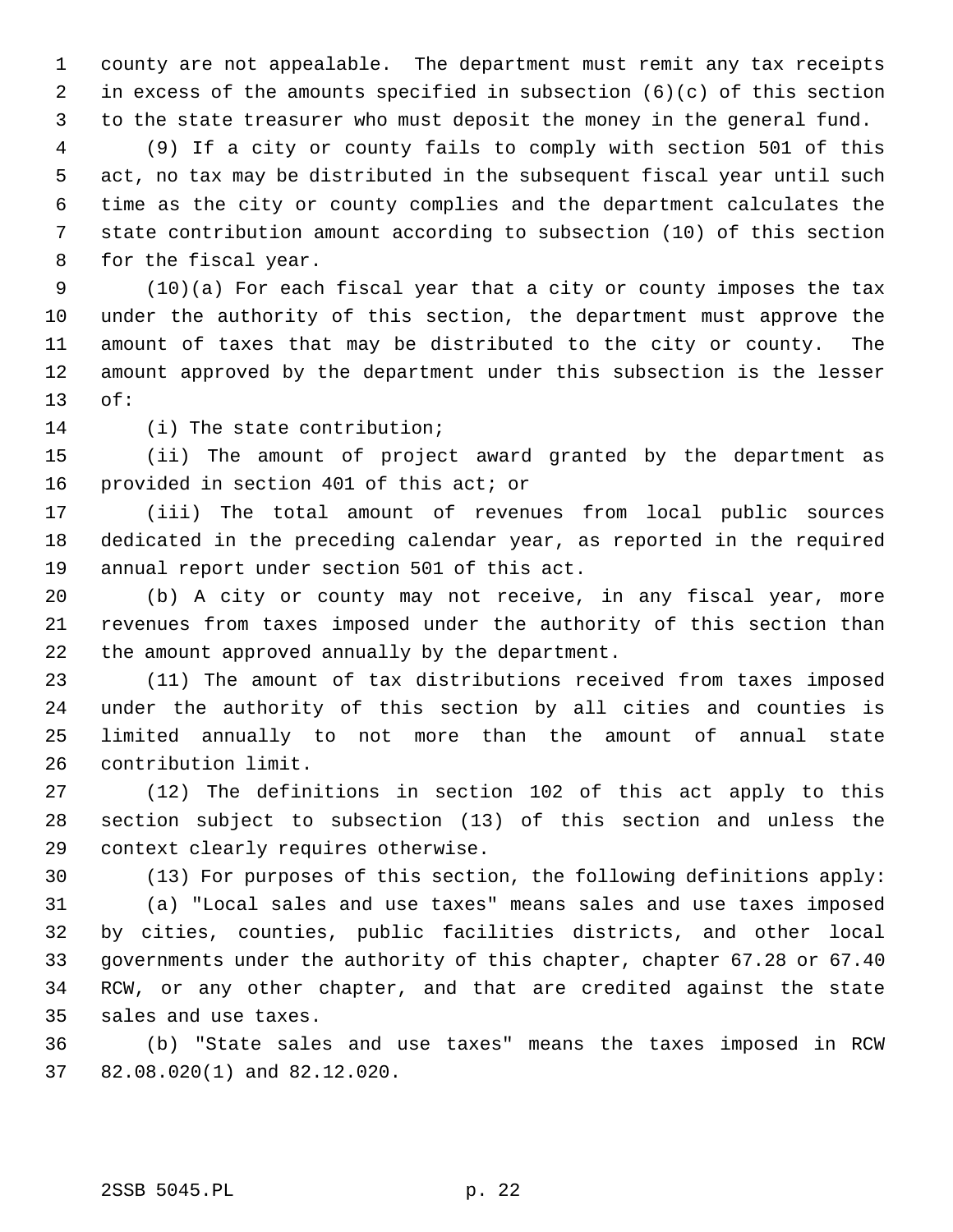1 NEW SECTION. **Sec. 602.** USE OF SALES AND USE TAX FUNDS. Money 2 collected from the taxes imposed under section 601 of this act may be 3 used only for the purpose of paying debt service on bonds issued under 4 the authority in section 701 of this act.

## 5 **PART VII**

## 6 **BOND AUTHORIZATION**

 7 NEW SECTION. **Sec. 701.** ISSUANCE OF GENERAL OBLIGATION BONDS. (1) 8 A sponsoring local government creating a revitalization area and 9 authorizing the use of local revitalization financing may incur general 10 indebtedness, and issue general obligation bonds, to finance the public 11 improvements and retire the indebtedness in whole or in part from local 12 revitalization financing it receives, subject to the following 13 requirements:

14 (a) The ordinance adopted by the sponsoring local government 15 creating the revitalization area and authorizing the use of local 16 revitalization financing indicates an intent to incur this indebtedness 17 and the maximum amount of this indebtedness that is contemplated; and

18 (b) The sponsoring local government includes this statement of the 19 intent in all notices required by section 104 of this act.

20 (2) The general indebtedness incurred under subsection (1) of this 21 section may be payable from other tax revenues, the full faith and 22 credit of the sponsoring local government, and nontax income, revenues, 23 fees, and rents from the public improvements, as well as contributions, 24 grants, and nontax money available to the local government for payment 25 of costs of the public improvements or associated debt service on the 26 general indebtedness.

27 (3) In addition to the requirements in subsection (1) of this 28 section, a sponsoring local government creating a revitalization area 29 and authorizing the use of local revitalization financing may require 30 any nonpublic participants to provide adequate security to protect the 31 public investment in the public improvement within the revitalization 32 area.

33 (4) Bonds issued under this section must be authorized by ordinance 34 of the sponsoring local government and may be issued in one or more 35 series and must bear a date or dates, be payable upon demand or mature 36 at a time or times, bear interest at a rate or rates, be in a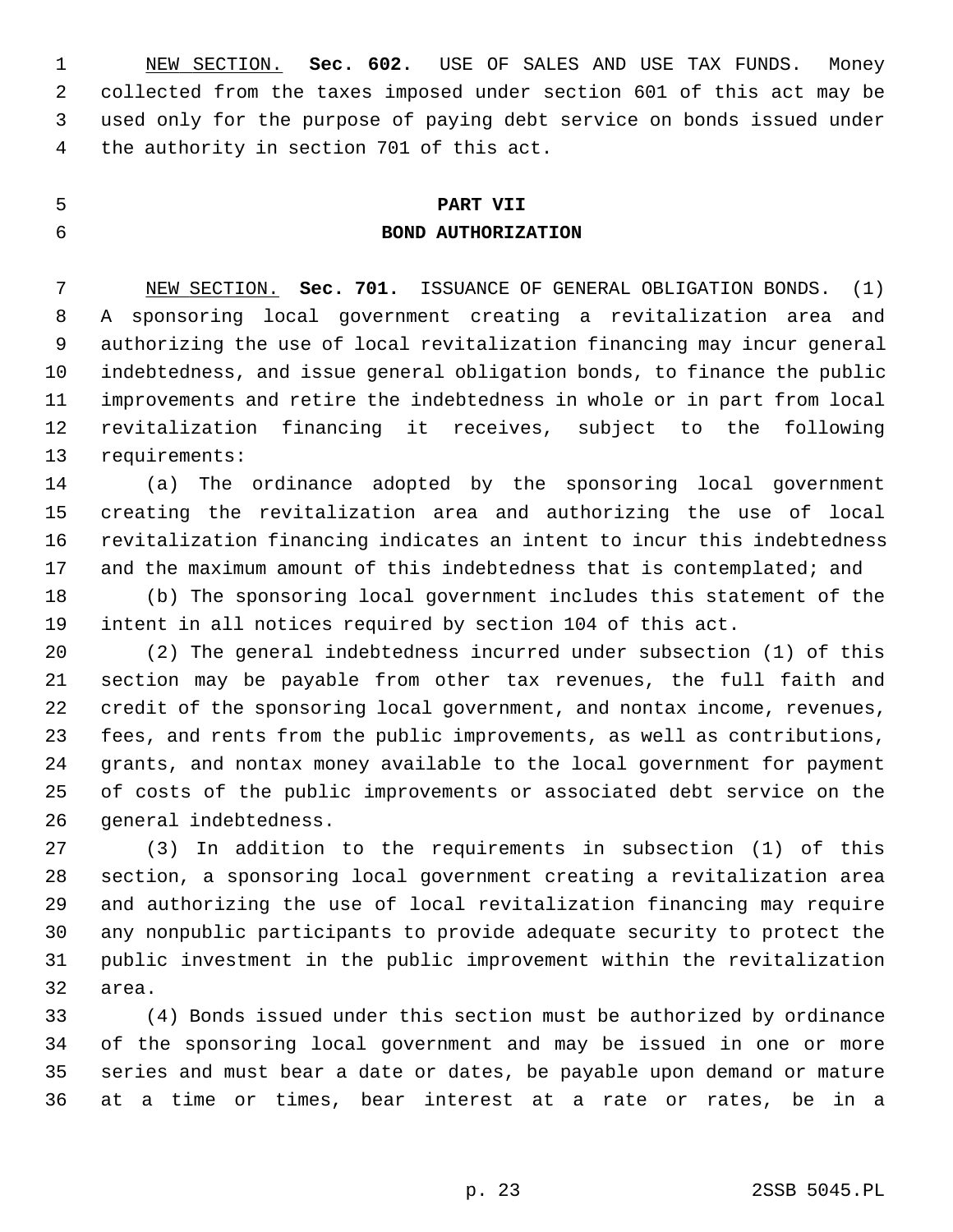1 denomination or denominations, be in a form either coupon or registered 2 as provided in RCW 39.46.030, carry conversion or registration 3 privileges, have a rank or priority, be executed in a manner, be 4 payable in a medium of payment, at a place or places, and be subject to 5 terms of redemption with or without premium, be secured in a manner, 6 and have other characteristics, as may be provided by an ordinance or 7 trust indenture or mortgage issued pursuant thereto.

 8 (5) The sponsoring local government may annually pay into a fund to 9 be established for the benefit of bonds issued under this section a 10 fixed proportion or a fixed amount of any local property tax allocation 11 revenues derived from property within the revitalization area 12 containing the public improvements funded by the bonds, the payment to 13 continue until all bonds payable from the fund are paid in full. The 14 local government may also annually pay into the fund established in 15 this section a fixed proportion or a fixed amount of any revenues 16 derived from taxes imposed under section 601 of this act, such payment 17 to continue until all bonds payable from the fund are paid in full. 18 Revenues derived from taxes imposed under section 601 of this act are 19 subject to the use restriction in section 602 of this act.

20 (6) In case any of the public officials of the sponsoring local 21 government whose signatures appear on any bonds or any coupons issued 22 under this chapter cease to be the officials before the delivery of the 23 bonds, the signatures must, nevertheless, be valid and sufficient for 24 all purposes, the same as if the officials had remained in office until 25 the delivery. Any provision of any law to the contrary 26 notwithstanding, any bonds issued under this chapter are fully 27 negotiable.

28 (7) Notwithstanding subsections (4) through (6) of this section, 29 bonds issued under this section may be issued and sold in accordance 30 with chapter 39.46 RCW.

31 NEW SECTION. **Sec. 702.** USE OF TAX REVENUE FOR BOND REPAYMENT. A 32 sponsoring local government that issues bonds under section 701 of this 33 act to finance public improvements may pledge for the payment of such 34 bonds all or part of any local property tax allocation revenues derived 35 from the public improvements. The sponsoring local government may also 36 pledge all or part of any revenues derived from taxes imposed under